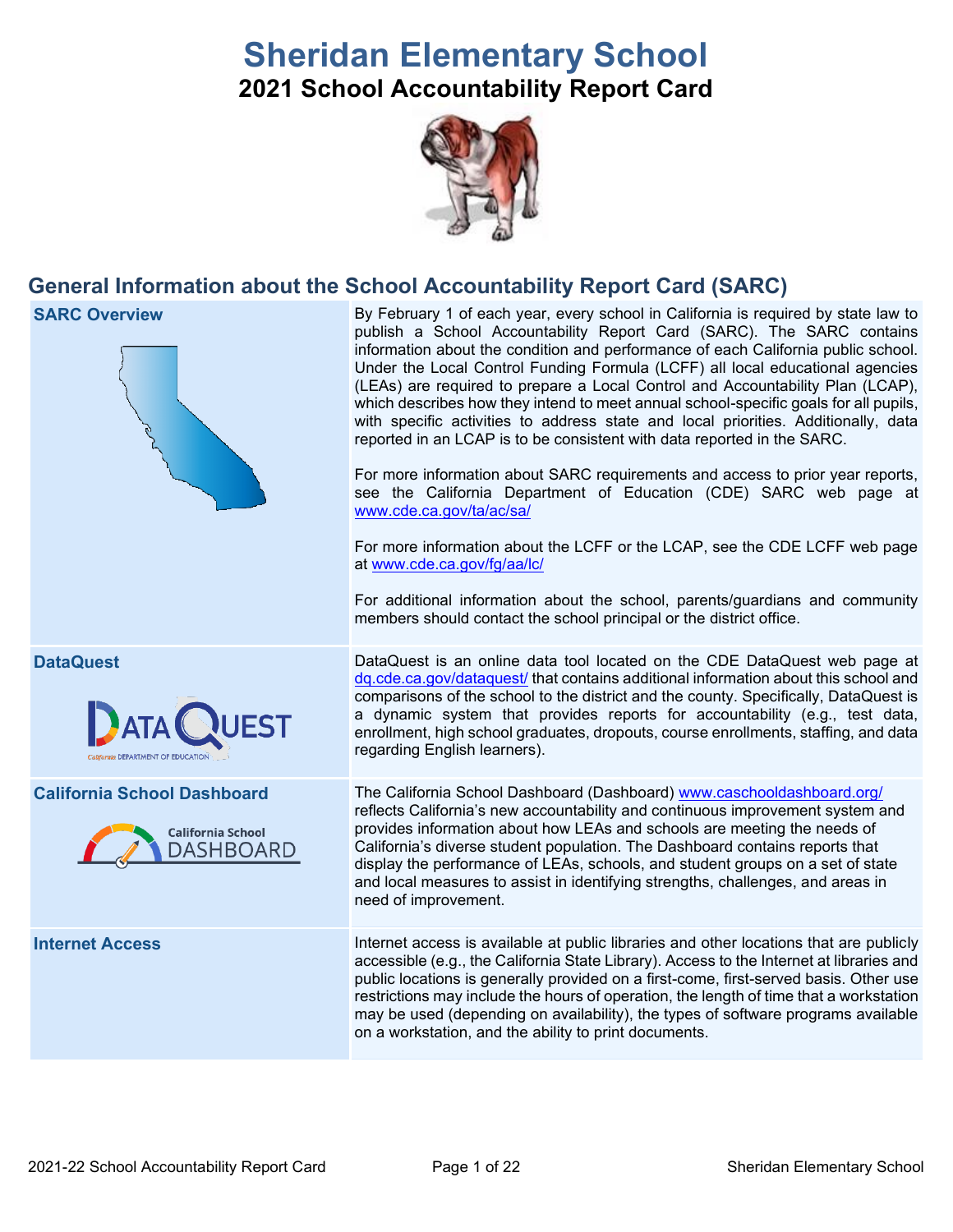# **2021-22 School Contact Information**

| <b>School Name</b>                       | <b>Sheridan Elementary School</b> |
|------------------------------------------|-----------------------------------|
| <b>Street</b>                            | 1001 9th Street                   |
| City, State, Zip                         | Orange Cove, CA 93646             |
| <b>Phone Number</b>                      | (559) 305-7260                    |
| <b>Principal</b>                         | Sandra Cintora                    |
| <b>Email Address</b>                     | cintora-s@kcusd.com               |
| <b>School Website</b>                    | https://sheridan.kcusd.com/       |
| <b>County-District-School (CDS) Code</b> | 10622656006845                    |

| 2021-22 District Contact Information |                                            |  |  |  |
|--------------------------------------|--------------------------------------------|--|--|--|
| <b>District Name</b>                 | Kings Canyon Joint Unified School District |  |  |  |
| <b>Phone Number</b>                  | 559.305.7010                               |  |  |  |
| Superintendent                       | John Campbell                              |  |  |  |
| <b>Email Address</b>                 | guzman-j@kcusd.com                         |  |  |  |
| <b>District Website Address</b>      | https://www.kcusd.com/                     |  |  |  |

### **2021-22 School Overview**

Sheridan Elementary School opened in 1966 and is located in Orange Cove. Sheridan serves Tk through fifth-grade students and houses a Tk-1st SDC. The school currently serves 421 students. Sheridan Elementary School teachers and staff are dedicated to ensuring the academic success of every student and providing a safe and productive learning experience.

School Mission Statement: Our mission, in partnership with the family and community, is to provide a safe learning environment in which students achieve to their fullest potential, develop positive self-concepts, and become lifelong learners and responsible citizens. We are committed to ensuring that our students become: Maturing scholars who demonstrate the ability to read, write, compute and problem solve at high standards and are able to apply their knowledge to real-world situations. Admirable role models who are responsible and respectful at home and school, and make a positive contribution to their community. Self-directed individuals who have confidence in themselves, and their abilities, value life-long learning and possess high aspirations for their future.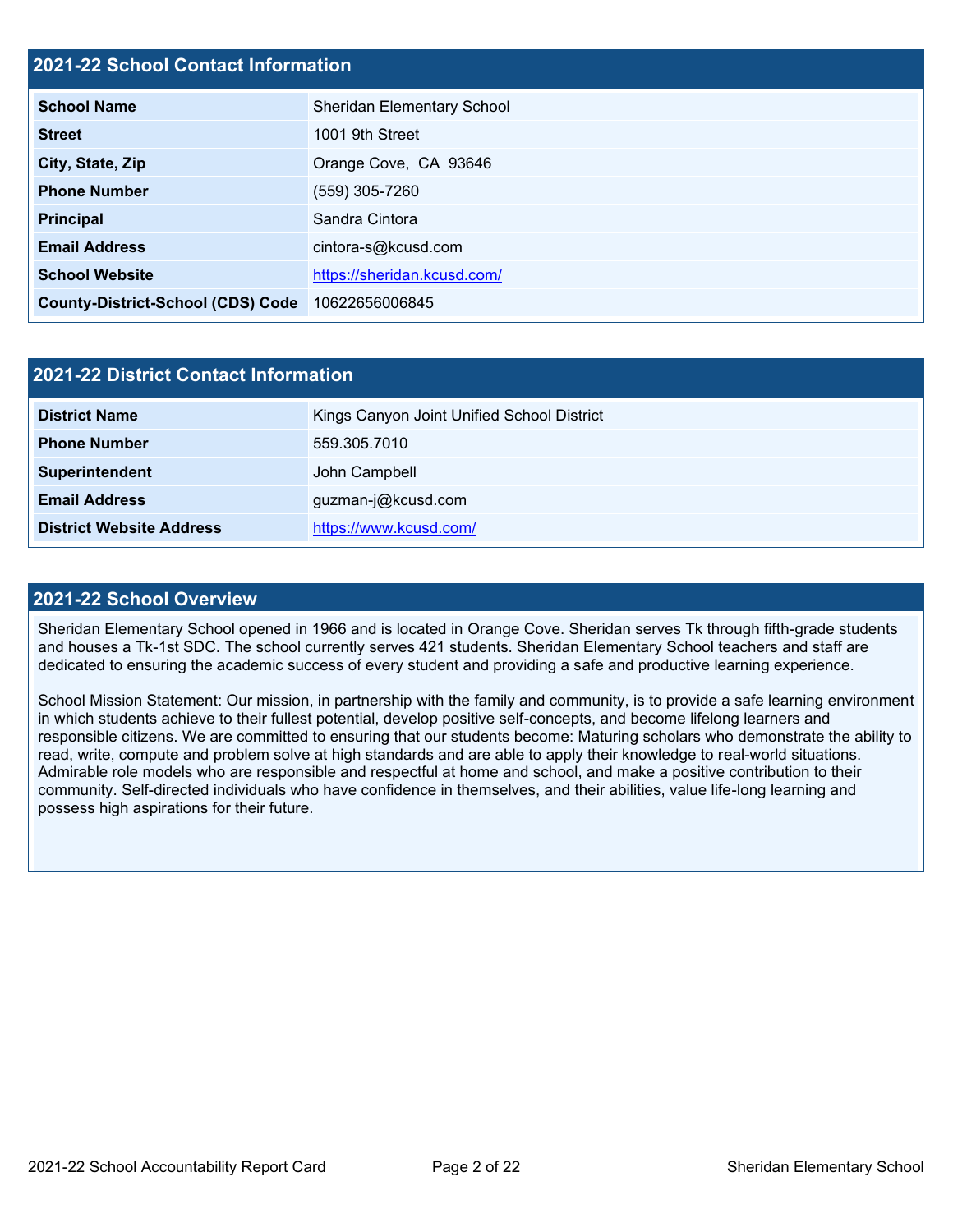# **About this School**

| 2020-21 Student Enrollment by Grade Level |                           |  |  |  |
|-------------------------------------------|---------------------------|--|--|--|
| <b>Grade Level</b>                        | <b>Number of Students</b> |  |  |  |
| Kindergarten                              | 85                        |  |  |  |
| Grade 1                                   | 68                        |  |  |  |
| Grade 2                                   | 89                        |  |  |  |
| Grade 3                                   | 75                        |  |  |  |
| Grade 4                                   | 61                        |  |  |  |
| Grade 5                                   | 88                        |  |  |  |
| <b>Total Enrollment</b>                   | 466                       |  |  |  |

# **2020-21 Student Enrollment by Student Group**

| <b>Student Group</b>                   | <b>Percent of Total Enrollment</b> |
|----------------------------------------|------------------------------------|
| <b>Black or African American</b>       | 0.2                                |
| <b>Filipino</b>                        | 0.4                                |
| <b>Hispanic or Latino</b>              | 97.6                               |
| <b>Two or More Races</b>               | 0.4                                |
| <b>White</b>                           | 1.3                                |
| <b>English Learners</b>                | 47                                 |
| <b>Foster Youth</b>                    | 0.4                                |
| <b>Socioeconomically Disadvantaged</b> | 96.4                               |
| <b>Students with Disabilities</b>      | 6.4                                |

# **A. Conditions of Learning State Priority: Basic**

The SARC provides the following information relevant to the State priority: Basic (Priority 1):

- Degree to which teachers are appropriately assigned and fully credentialed in the subject area and for the pupils they are teaching;
- Pupils have access to standards-aligned instructional materials; and
- School facilities are maintained in good repair

Note: For more information refer to the Updated Teacher Equity Definitions web page at<https://www.cde.ca.gov/pd/ee/teacherequitydefinitions.asp>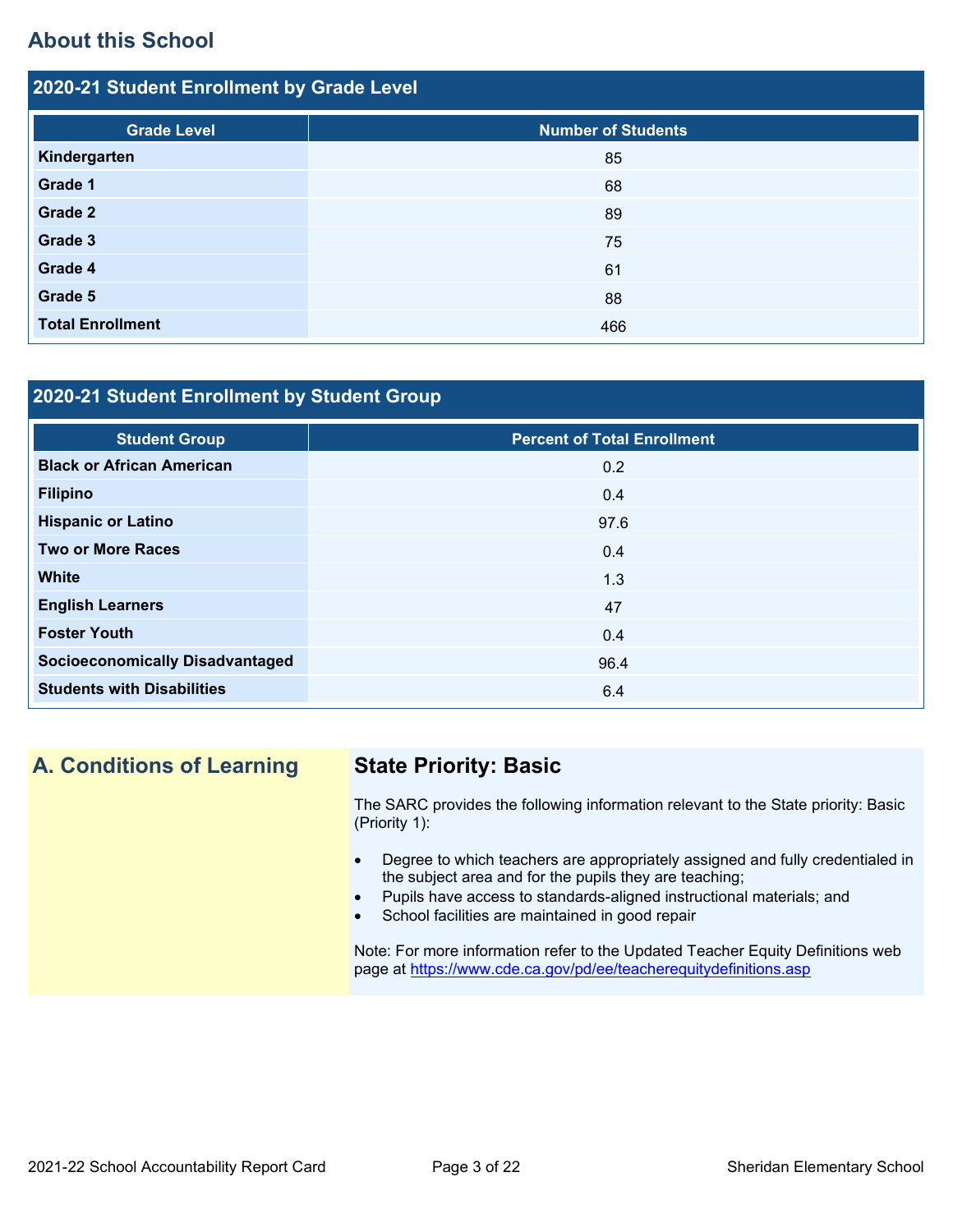| 2019-20 Teacher Preparation and Placement                                                       |         |  |  |  |
|-------------------------------------------------------------------------------------------------|---------|--|--|--|
| <b>Authorization/Assignment</b>                                                                 | 2019-20 |  |  |  |
| Fully (Preliminary or Clear) Credentialed for Subject and Student Placement (properly assigned) |         |  |  |  |
| <b>Intern Credential Holders Properly Assigned</b>                                              |         |  |  |  |
| Teachers Without Credentials and Misassignments ("ineffective" under ESSA)                      |         |  |  |  |
| Credentialed Teachers Assigned Out-of-Field ("out-of-field" under ESSA)                         |         |  |  |  |
| <b>Unknown</b>                                                                                  |         |  |  |  |
| <b>Total Teaching Positions</b>                                                                 |         |  |  |  |

Note: The data in this table is based on Full Time Equivalent (FTE) status. One FTE equals one staff member working full time; one FTE could also represent two staff members who each work 50 percent of full time. Additionally, an assignment is defined as a position that an educator is assigned to based on setting, subject, and grade level. An authorization is defined as the services that an educator is authorized to provide to students.

# **2019-20 Teachers Without Credentials and Misassignments (considered "ineffective" under ESSA) Authorization/Assignment 2019-20 Permits and Waivers Misassignments Vacant Positions Total Teachers Without Credentials and Misassignments**

| 2019-20 Credentialed Teachers Assigned Out-of-Field (considered "out-of-field" under ESSA) |         |  |  |  |
|--------------------------------------------------------------------------------------------|---------|--|--|--|
| <b>Indicator</b>                                                                           | 2019-20 |  |  |  |
| Credentialed Teachers Authorized on a Permit or Waiver                                     |         |  |  |  |
| <b>Local Assignment Options</b>                                                            |         |  |  |  |
| <b>Total Out-of-Field Teachers</b>                                                         |         |  |  |  |

| 2019-20 Class Assignments                                                                                                                           |         |
|-----------------------------------------------------------------------------------------------------------------------------------------------------|---------|
| Indicator                                                                                                                                           | 2019-20 |
| <b>Misassignments for English Learners</b><br>(a percentage of all the classes with English learners taught by teachers that are misassigned)       |         |
| No credential, permit or authorization to teach<br>(a percentage of all the classes taught by teachers with no record of an authorization to teach) |         |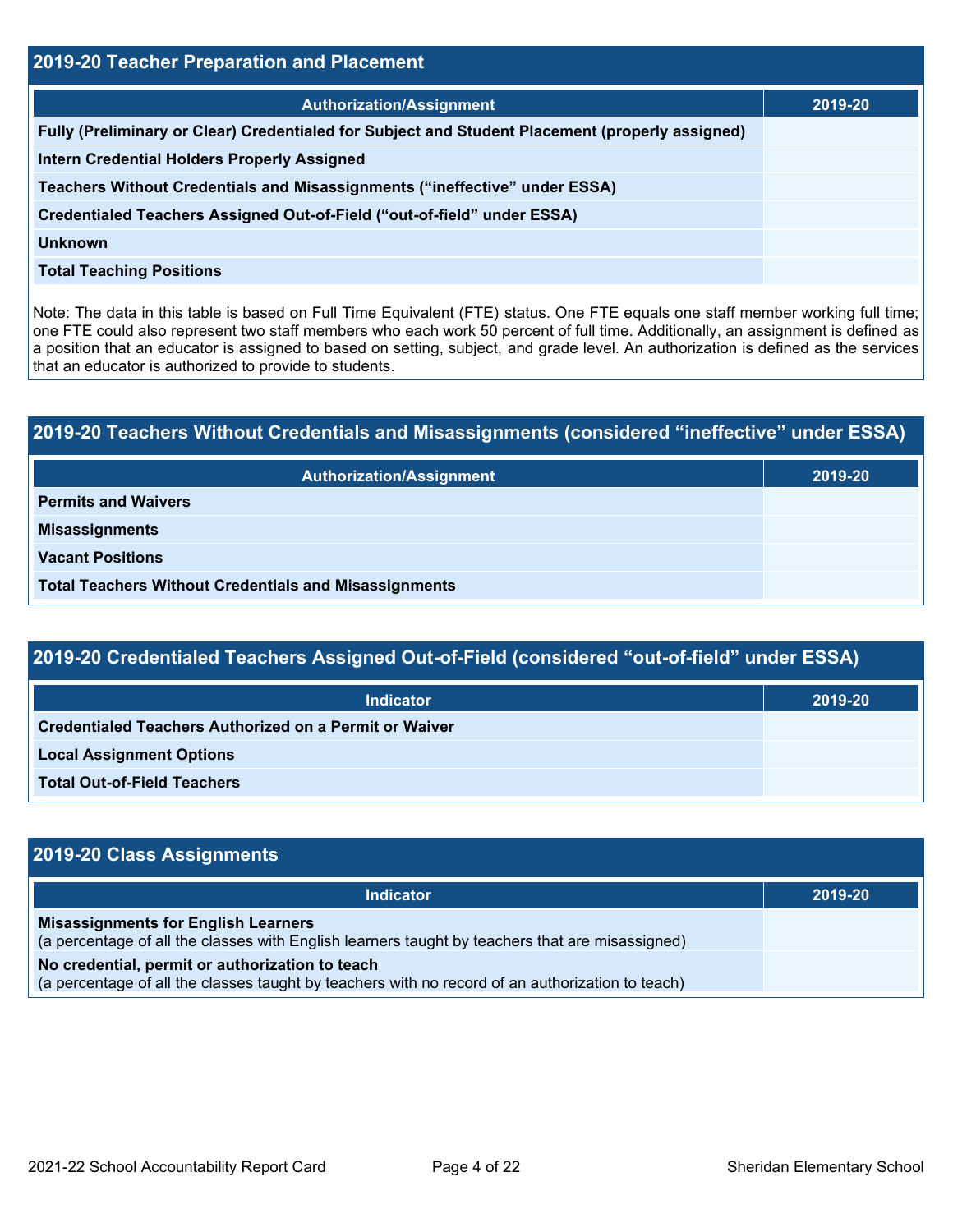# **2021-22 Quality, Currency, Availability of Textbooks and Other Instructional Materials**

A district textbook adoption committee is established for the process of textbook adoption. Each school site or grade level is represented on each textbook adoption committee. At Sheridan School, there are sufficient textbooks and instructional materials for each of the core content areas. Each pupil, including English learners, has a standards-aligned textbook or instructional materials, or both, to use in class and to take home that have been State board adopted, and locally board approved.

#### **Year and month in which the data were collected** August 2021

| <b>Subject</b>                                         | <b>Textbooks and Other Instructional Materials/year of</b><br><b>Adoption</b> | <b>From</b><br><b>Most</b><br><b>Recent</b><br><b>Adoption</b><br>? | <b>Percent</b><br><b>Students</b><br><b>Lacking Own</b><br><b>Assigned</b><br><b>Copy</b> |
|--------------------------------------------------------|-------------------------------------------------------------------------------|---------------------------------------------------------------------|-------------------------------------------------------------------------------------------|
| <b>Reading/Language Arts</b>                           | Grades TK -5: Engage New York (June 2014)                                     | Yes                                                                 | $0\%$                                                                                     |
| <b>Mathematics</b>                                     | Grades TK -5: Engage New York (June 2014)                                     | Yes                                                                 | $0\%$                                                                                     |
| <b>Science</b>                                         | Grades K-5 Amplify Science, 2020                                              | Yes                                                                 | $0\%$                                                                                     |
| <b>History-Social Science</b>                          | Scott Foresman, It's Revolutionary, 2005 edition                              | Yes                                                                 | 0%                                                                                        |
| <b>Foreign Language</b>                                | <b>NA</b>                                                                     |                                                                     | <b>NA</b>                                                                                 |
| <b>Health</b>                                          | <b>NA</b>                                                                     |                                                                     | <b>NA</b>                                                                                 |
| <b>Visual and Performing Arts</b>                      | N/A                                                                           |                                                                     | <b>NA</b>                                                                                 |
| <b>Science Laboratory Equipment</b><br>$(grades 9-12)$ | N/A                                                                           |                                                                     | <b>NA</b>                                                                                 |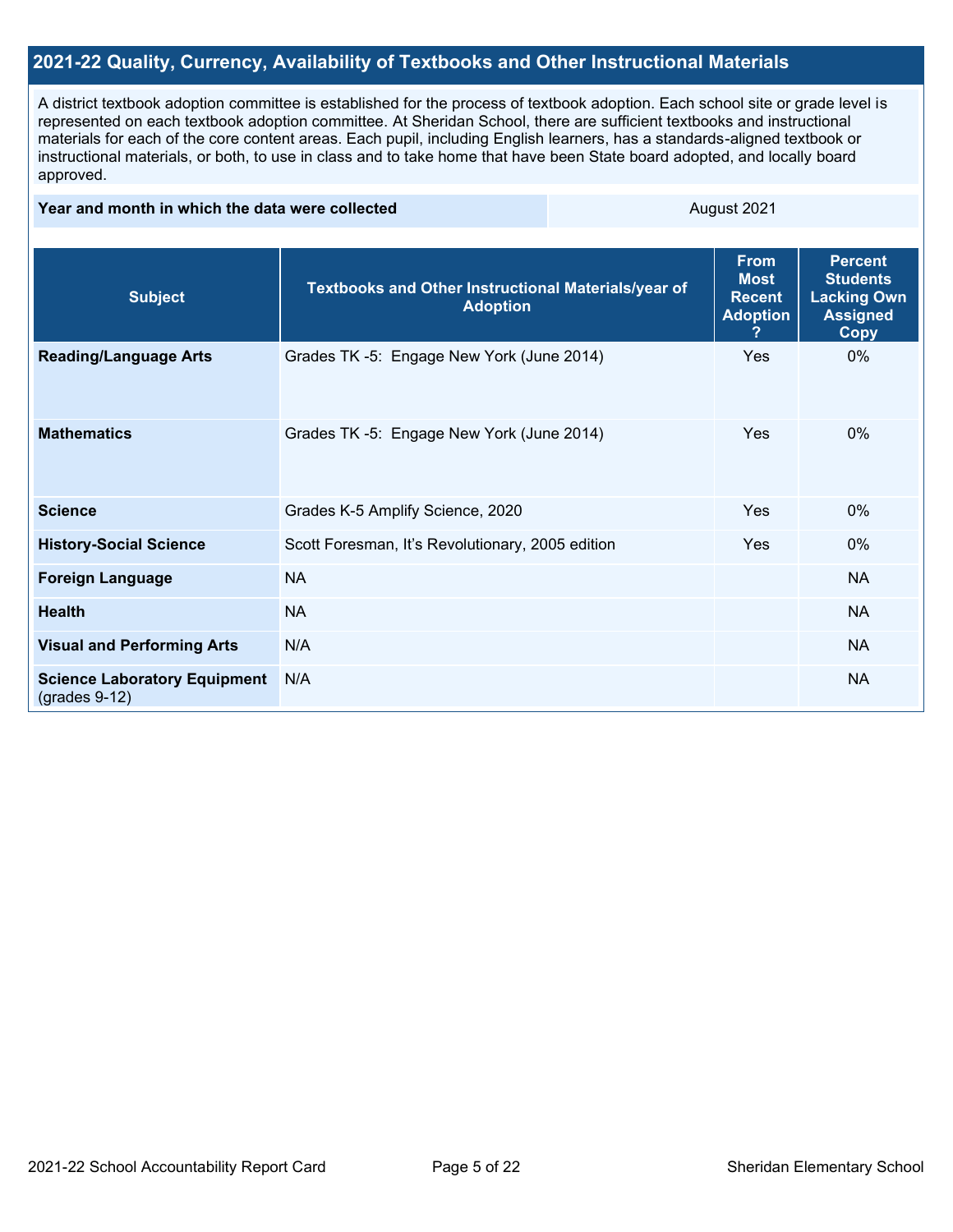# **School Facility Conditions and Planned Improvements**

The district takes great efforts to ensure that all schools are clean, safe, and functional. To assist in this effort, the district uses a facility survey instrument developed by the State of California Office of Public School Construction. The results of this survey are available at the KCUSD Business Office. Below is more specific information on the condition of the school and the efforts made to ensure that students are provided with a clean, safe, and functional learning environment. Additional information about the condition of the school's facilities may be obtained by speaking with the school principal.

Sheridan Elementary School has 24 classrooms, a multipurpose room, a library and an administration building. The main campus was built in 1952. Additional classrooms were constructed in 1966, additional relocatable classrooms were constructed in 1999, and a library was constructed in 2002. In 2018, a shade structure was installed and improvements made to playground equipment.

District maintenance staff ensures that the repairs necessary to keep the school in good repair and working order are completed in a timely manner. A work order process is used to ensure efficient service and that emergency repairs are given the highest priority.

The Director of Maintenance, Custodial Supervisor, and the site principals work cooperatively with the custodial staff to develop cleaning schedules to ensure a clean and safe school. Sheridan Elementary School employs 3 custodians to ensure that the campus is safe, clean, and sanitary. The district participates in the State School Deferred Maintenance Program, which provides state matching funds on a dollar for dollar basis. This assists school districts with expenditures for major repair or replacement of existing school building components. Typically, this includes roofing, plumbing, heating, air conditioning, electrical systems, interior or exterior painting, and floor systems.

#### **Year and month of the most recent FIT report** 10/2021 10/2021

| <b>System Inspected</b>                                                | <b>Rate</b><br>Good | Rate<br>Fair | Rate<br><b>Poor</b> | <b>Repair Needed and Action Taken or Planned</b>                                                                                                                                      |
|------------------------------------------------------------------------|---------------------|--------------|---------------------|---------------------------------------------------------------------------------------------------------------------------------------------------------------------------------------|
| <b>Systems:</b><br>Gas Leaks, Mechanical/HVAC, Sewer                   | $\mathsf{X}$        |              |                     |                                                                                                                                                                                       |
| Interior:<br><b>Interior Surfaces</b>                                  | X                   |              |                     |                                                                                                                                                                                       |
| <b>Cleanliness:</b><br>Overall Cleanliness, Pest/Vermin Infestation    | X                   |              |                     |                                                                                                                                                                                       |
| <b>Electrical</b>                                                      | X                   |              |                     |                                                                                                                                                                                       |
| <b>Restrooms/Fountains:</b><br>Restrooms, Sinks/ Fountains             | X                   |              |                     |                                                                                                                                                                                       |
| Safety:<br>Fire Safety, Hazardous Materials                            | X                   |              |                     | Exemplary                                                                                                                                                                             |
| Structural:<br>Structural Damage, Roofs                                | $\mathsf{X}$        | X            |                     |                                                                                                                                                                                       |
| External:<br>Playground/School Grounds, Windows/<br>Doors/Gates/Fences | X                   |              |                     | Broken sprinkler by room 25, grounds to follow-<br>up. Damaged slide on playground equipment,<br>grounds received wrong part. Replacement part<br>in shop, scheduled to be installed. |

| <b>Overall Facility Rate</b> |      |      |      |  |  |
|------------------------------|------|------|------|--|--|
| <b>Exemplary</b>             | Good | Fair | Poor |  |  |
|                              |      |      |      |  |  |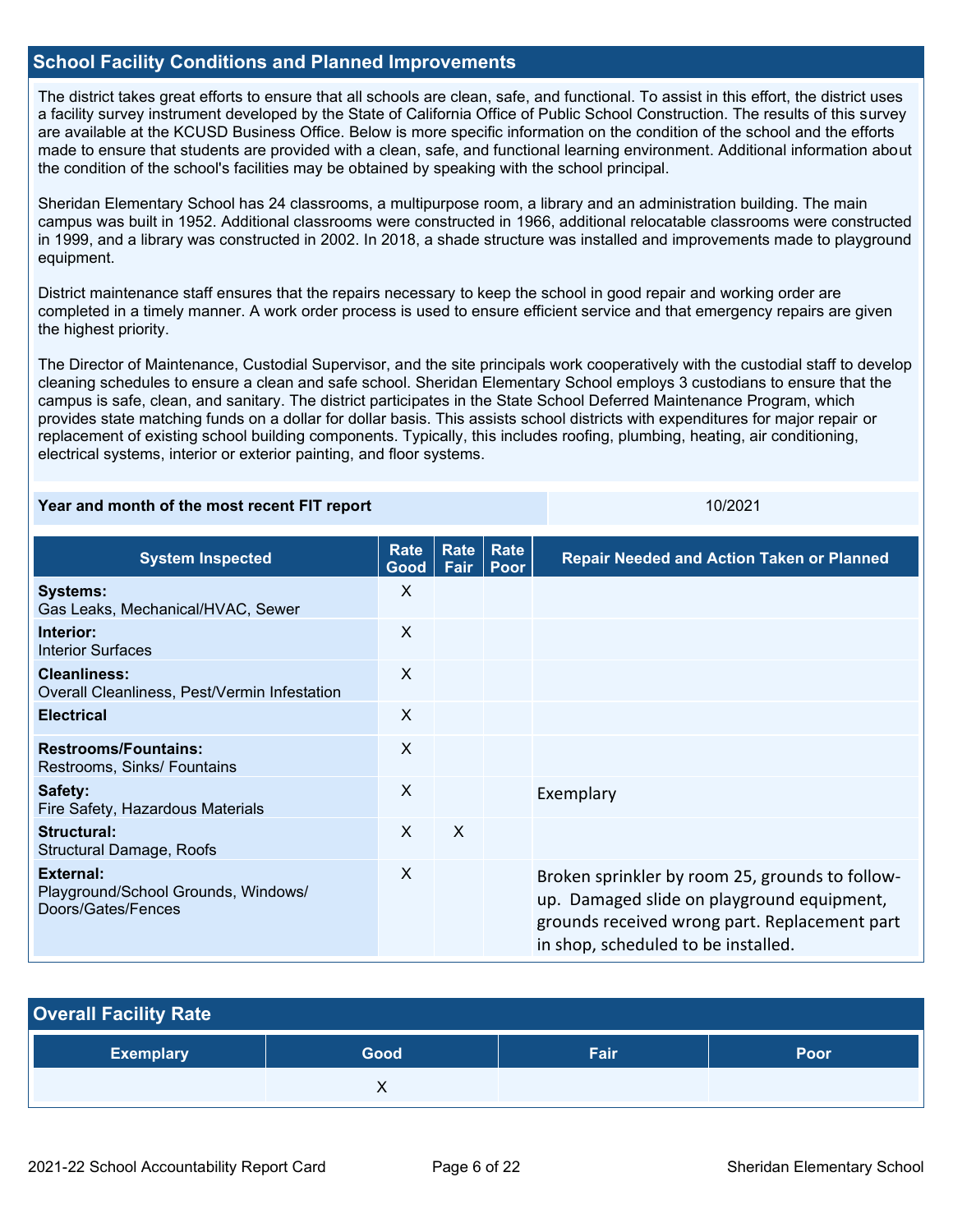# **B. Pupil Outcomes State Priority: Pupil Achievement**

The SARC provides the following information relevant to the State priority: Pupil Achievement (Priority 4):

#### **Statewide Assessments**

(i.e., California Assessment of Student Performance and Progress [CAASPP] System includes the Smarter Balanced Summative Assessments for students in the general education population and the California Alternate Assessments [CAAs] for English language arts/literacy [ELA] and mathematics given in grades three through eight and grade eleven. Only eligible students may participate in the administration of the CAAs. CAAs items are aligned with alternate achievement standards, which are linked with the Common Core State Standards [CCSS] for students with the most significant cognitive disabilities).

The CAASPP System encompasses the following assessments and student participation requirements:

- 1. **Smarter Balanced Summative Assessments and CAAs for ELA** in grades three through eight and grade eleven.
- 2. **Smarter Balanced Summative Assessments and CAAs for mathematics** in grades three through eight and grade eleven.
- 3. **California Science Test (CAST) and CAAs for Science** in grades five, eight, and once in high school (i.e., grade ten, eleven, or twelve).

#### **SARC Reporting in the 2020-2021 School Year Only**

Where the most viable option, LEAs were required to administer the statewide summative assessment in ELA and mathematics. Where a statewide summative assessment was not the most viable option for the LEA (or for one or more gradelevel[s] within the LEA) due to the pandemic, LEAs were allowed to report results from a different assessment that met the criteria established by the State Board of Education (SBE) on March 16, 2021. The assessments were required to be:

- Aligned with CA CCSS for ELA and mathematics;
- Available to students in grades 3 through 8, and grade 11; and
- Uniformly administered across a grade, grade span, school, or district to all eligible students.

#### **Options**

Note that the CAAs could only be administered in-person following health and safety requirements. If it was not viable for the LEA to administer the CAAs in person with health and safety guidelines in place, the LEA was directed to not administer the tests. There were no other assessment options available for the CAAs. Schools administered the Smarter Balanced Summative Assessments for ELA and mathematics, other assessments that meet the SBE criteria, or a combination of both, and they could only choose one of the following:

- Smarter Balanced ELA and mathematics summative assessments;
- Other assessments meeting the SBE criteria; or
- Combination of Smarter Balanced ELA and mathematics summative assessments and other assessments.

The percentage of students who have successfully completed courses that satisfy the requirements for entrance to the University of California and the California State University, or career technical education sequences or programs of study.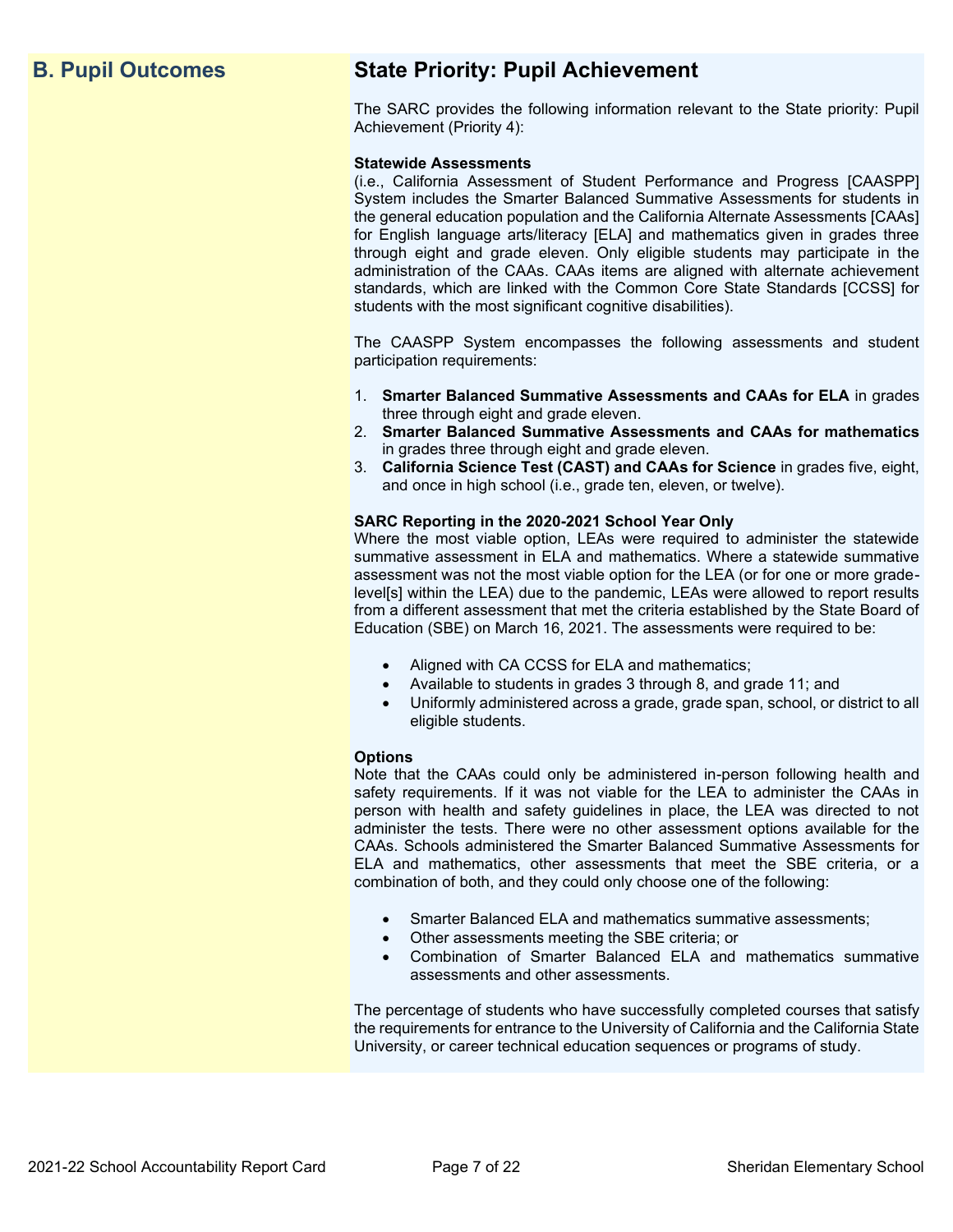# **Percentage of Students Meeting or Exceeding the State Standard on CAASPP**

This table displays CAASPP test results in ELA and mathematics for all students grades three through eight and grade eleven taking and completing a state-administered assessment.

The 2019-2020 data cells with N/A values indicate that the 2019-2020 data are not available due to the COVID-19 pandemic and resulting summative test suspension. The Executive Order N-30-20 was issued which waived the assessment, accountability, and reporting requirements for the 2019-2020 school year.

The 2020-2021 data cells have N/A values because these data are not comparable to other year data due to the COVID-19 pandemic during the 2020-2021 school year. Where the CAASPP assessments in ELA and/or mathematics is not the most viable option, the LEAs were allowed to administer local assessments. Therefore, the 2020-2021 data between school years for the school, district, state are not an accurate comparison. As such, it is inappropriate to compare results of the 2020-2021 school year to other school years.

| <b>Subject</b>                                                       | <b>School</b><br>2019-20 | <b>School</b><br>2020-21 | <b>District</b><br>2019-20 | <b>District</b><br>2020-21 | <b>State</b><br>2019-20 | <b>State</b><br>2020-21 |
|----------------------------------------------------------------------|--------------------------|--------------------------|----------------------------|----------------------------|-------------------------|-------------------------|
| <b>English Language Arts/Literacy</b><br>$\left($ grades 3-8 and 11) | N/A                      | N/A                      | N/A                        | N/A                        | N/A                     | N/A                     |
| <b>Mathematics</b><br>$($ grades 3-8 and 11 $)$                      | N/A                      | N/A                      | N/A                        | N/A                        | N/A                     | N/A                     |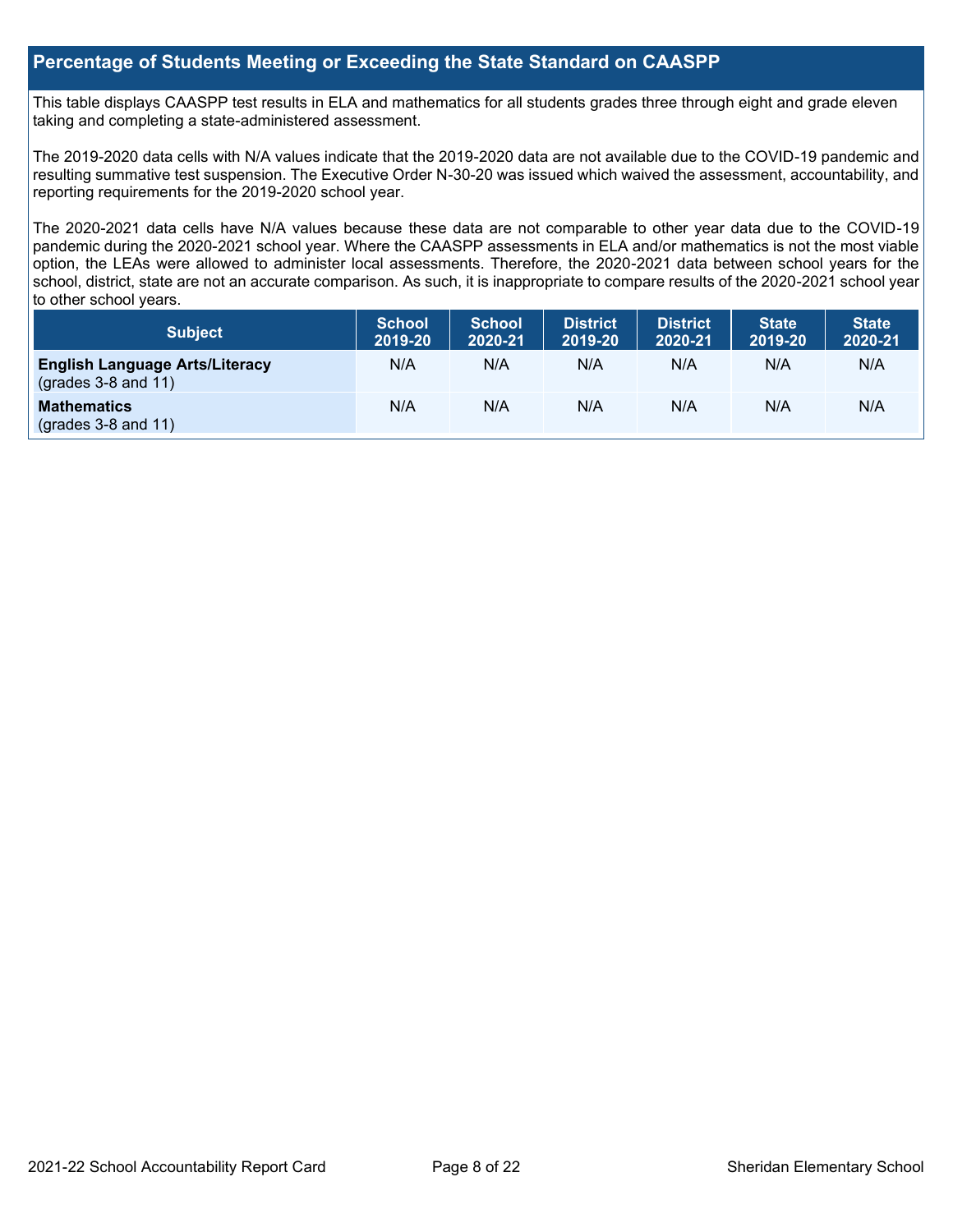# **2020-21 CAASPP Test Results in ELA by Student Group**

This table displays CAASPP test results in ELA by student group for students grades three through eight and grade eleven taking and completing a state-administered assessment. The CDE will populate this table for schools in cases where the school administered the CAASPP assessment. In cases where the school administered a local assessment instead of CAASPP, the CDE will populate this table with "NT" values, meaning this school did not test students using the CAASPP. See the local assessment(s) table for more information.

| <b>CAASPP</b><br><b>Student Groups</b>               | <b>CAASPP</b><br><b>Total</b><br><b>Enrollment</b> | <b>CAASPP</b><br><b>Number</b><br><b>Tested</b> | <b>CAASPP</b><br><b>Percent</b><br><b>Tested</b> | <b>CAASPP</b><br><b>Percent</b><br><b>Not Tested</b> | <b>CAASPP</b><br><b>Percent</b><br><b>Met or</b><br><b>Exceeded</b> |
|------------------------------------------------------|----------------------------------------------------|-------------------------------------------------|--------------------------------------------------|------------------------------------------------------|---------------------------------------------------------------------|
| <b>All Students</b>                                  | 224                                                | 221                                             | 98.66                                            | 1.34                                                 | 33.03                                                               |
| <b>Female</b>                                        | 105                                                | 104                                             | 99.05                                            | 0.95                                                 | 36.54                                                               |
| <b>Male</b>                                          | 119                                                | 117                                             | 98.32                                            | 1.68                                                 | 29.91                                                               |
| American Indian or Alaska Native                     | $\mathbf 0$                                        | $\mathbf 0$                                     | 0                                                | $\mathbf 0$                                          | 0                                                                   |
| <b>Asian</b>                                         | $\mathbf 0$                                        | $\pmb{0}$                                       | $\mathbf{0}$                                     | $\Omega$                                             | 0                                                                   |
| <b>Black or African American</b>                     | --                                                 | $\overline{\phantom{m}}$                        | --                                               | $\overline{\phantom{a}}$                             | --                                                                  |
| <b>Filipino</b>                                      |                                                    | --                                              |                                                  |                                                      |                                                                     |
| <b>Hispanic or Latino</b>                            | 219                                                | 217                                             | 99.09                                            | 0.91                                                 | 33.18                                                               |
| <b>Native Hawaiian or Pacific Islander</b>           | $\mathbf 0$                                        | $\mathbf 0$                                     | $\mathbf{0}$                                     | $\mathbf{0}$                                         | $\mathbf 0$                                                         |
| <b>Two or More Races</b>                             | --                                                 | $\overline{\phantom{m}}$                        | --                                               | $\sim$                                               | --                                                                  |
| <b>White</b>                                         | $- -$                                              | $\overline{\phantom{m}}$                        | --                                               | --                                                   | --                                                                  |
| <b>English Learners</b>                              | 81                                                 | 78                                              | 96.3                                             | 3.7                                                  | 5.13                                                                |
| <b>Foster Youth</b>                                  | $\qquad \qquad -$                                  | $\overline{\phantom{a}}$                        | $\overline{a}$                                   | $\overline{a}$                                       | --                                                                  |
| <b>Homeless</b>                                      | $\Omega$                                           | $\mathbf 0$                                     | $\mathbf{0}$                                     | $\mathbf 0$                                          | 0                                                                   |
| <b>Military</b>                                      | $\mathbf 0$                                        | $\pmb{0}$                                       | 0                                                | $\overline{0}$                                       | $\mathbf 0$                                                         |
| <b>Socioeconomically Disadvantaged</b>               | 216                                                | 214                                             | 99.07                                            | 0.93                                                 | 32.24                                                               |
| <b>Students Receiving Migrant Education Services</b> | 17                                                 | 15                                              | 88.24                                            | 11.76                                                | 33.33                                                               |
| <b>Students with Disabilities</b>                    | 12                                                 | 12                                              | 100                                              | 0                                                    | 16.67                                                               |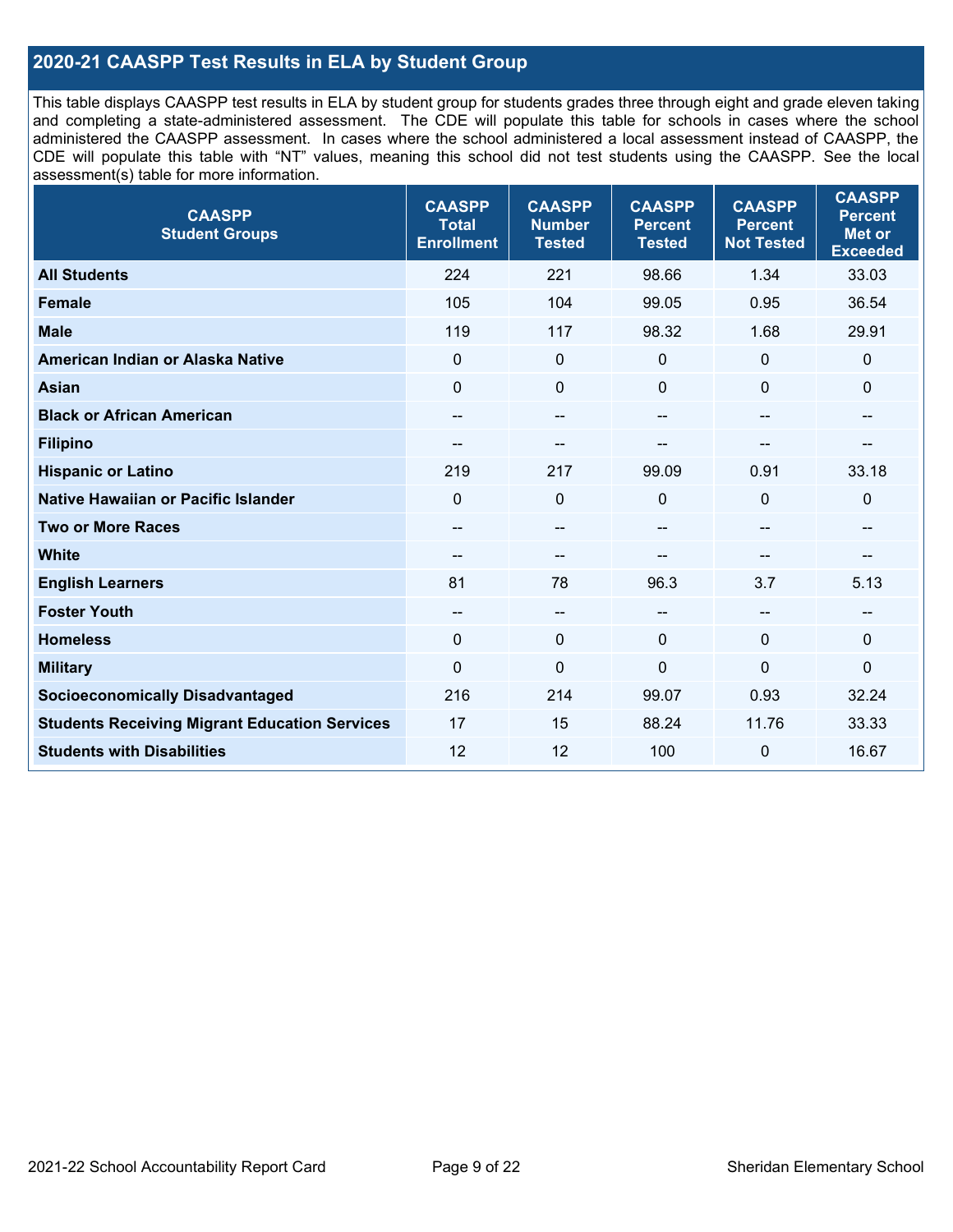# **2020-21 CAASPP Test Results in Math by Student Group**

This table displays CAASPP test results in Math by student group for students grades three through eight and grade eleven taking and completing a state-administered assessment. The CDE will populate this table for schools in cases where the school administered the CAASPP assessment. In cases where the school administered a local assessment instead of CAASPP, the CDE will populate this table with "NT" values, meaning this school did not test students using the CAASPP. See the local assessment(s) table for more information.

| <b>CAASPP</b><br><b>Student Groups</b>               | <b>CAASPP</b><br><b>Total</b><br><b>Enrollment</b> | <b>CAASPP</b><br><b>Number</b><br><b>Tested</b> | <b>CAASPP</b><br><b>Percent</b><br><b>Tested</b> | <b>CAASPP</b><br><b>Percent</b><br><b>Not Tested</b> | <b>CAASPP</b><br><b>Percent</b><br><b>Met or</b><br><b>Exceeded</b> |
|------------------------------------------------------|----------------------------------------------------|-------------------------------------------------|--------------------------------------------------|------------------------------------------------------|---------------------------------------------------------------------|
| <b>All Students</b>                                  | 224                                                | 224                                             | 100.00                                           | 0.00                                                 | 21.88                                                               |
| <b>Female</b>                                        | 105                                                | 105                                             | 100.00                                           | 0.00                                                 | 13.33                                                               |
| <b>Male</b>                                          | 119                                                | 119                                             | 100.00                                           | 0.00                                                 | 29.41                                                               |
| American Indian or Alaska Native                     | $\mathbf{0}$                                       | $\mathbf 0$                                     | $\mathbf 0$                                      | 0                                                    | $\mathbf 0$                                                         |
| <b>Asian</b>                                         | $\mathbf 0$                                        | $\mathbf 0$                                     | $\mathbf 0$                                      | 0                                                    | $\mathbf 0$                                                         |
| <b>Black or African American</b>                     | $\hspace{0.05cm}$ – $\hspace{0.05cm}$              | --                                              | --                                               | --                                                   | $\overline{\phantom{a}}$                                            |
| <b>Filipino</b>                                      | --                                                 | $-$                                             | --                                               | --                                                   |                                                                     |
| <b>Hispanic or Latino</b>                            | 219                                                | 219                                             | 100.00                                           | 0.00                                                 | 21.92                                                               |
| Native Hawaiian or Pacific Islander                  | $\mathbf 0$                                        | $\mathbf 0$                                     | $\mathbf 0$                                      | $\Omega$                                             | 0                                                                   |
| <b>Two or More Races</b>                             | $\hspace{0.05cm}$ – $\hspace{0.05cm}$              | --                                              | --                                               | --                                                   | $\sim$                                                              |
| <b>White</b>                                         | --                                                 | $-$                                             |                                                  |                                                      | --                                                                  |
| <b>English Learners</b>                              | 81                                                 | 81                                              | 100.00                                           | 0.00                                                 | 3.70                                                                |
| <b>Foster Youth</b>                                  | $\overline{\phantom{m}}$                           | $\qquad \qquad -$                               | --                                               | --                                                   | $\hspace{0.05cm}$ – $\hspace{0.05cm}$                               |
| <b>Homeless</b>                                      | $\mathbf 0$                                        | $\mathbf 0$                                     | $\mathbf 0$                                      | $\Omega$                                             | $\mathbf 0$                                                         |
| <b>Military</b>                                      | $\mathbf 0$                                        | $\pmb{0}$                                       | $\mathbf 0$                                      | $\overline{0}$                                       | $\mathbf 0$                                                         |
| <b>Socioeconomically Disadvantaged</b>               | 216                                                | 216                                             | 100.00                                           | 0.00                                                 | 21.30                                                               |
| <b>Students Receiving Migrant Education Services</b> | 17                                                 | 17                                              | 100.00                                           | 0.00                                                 | 11.76                                                               |
| <b>Students with Disabilities</b>                    | 12                                                 | 12                                              | 100.00                                           | 0.00                                                 | 0.00                                                                |

# **2020-21 Local Assessment Test Results in ELA by Student Group**

This table displays Local Assessment test results in ELA by student group for students grades three through eight and grade eleven. LEAs/schools will populate this table for schools in cases where the school administered a local assessment. In cases where the school administered the CAASPP assessment, LEAs/schools will populate this table with "N/A" values in all cells, meaning this table is Not Applicable for this school.

| N/A<br><b>Student Groups</b>     | N/A<br><b>Total</b><br><b>Enrollment</b> | N/A<br><b>Number</b><br><b>Tested</b> | N/A<br><b>Percent</b><br><b>Tested</b> | N/A<br>Percent<br><b>Not Tested</b> | N/A<br><b>Percent</b><br><b>At or Above</b><br><b>Grade Level</b> |
|----------------------------------|------------------------------------------|---------------------------------------|----------------------------------------|-------------------------------------|-------------------------------------------------------------------|
| <b>All Students</b>              | N/A                                      | N/A                                   | N/A                                    | N/A                                 | N/A                                                               |
| Female                           | N/A                                      | N/A                                   | N/A                                    | N/A                                 | N/A                                                               |
| <b>Male</b>                      | N/A                                      | N/A                                   | N/A                                    | N/A                                 | N/A                                                               |
| American Indian or Alaska Native | N/A                                      | N/A                                   | N/A                                    | N/A                                 | N/A                                                               |
| <b>Asian</b>                     | N/A                                      | N/A                                   | N/A                                    | N/A                                 | N/A                                                               |

2021-22 School Accountability Report Card **Page 10 of 22** Sheridan Elementary School Page 10 of 22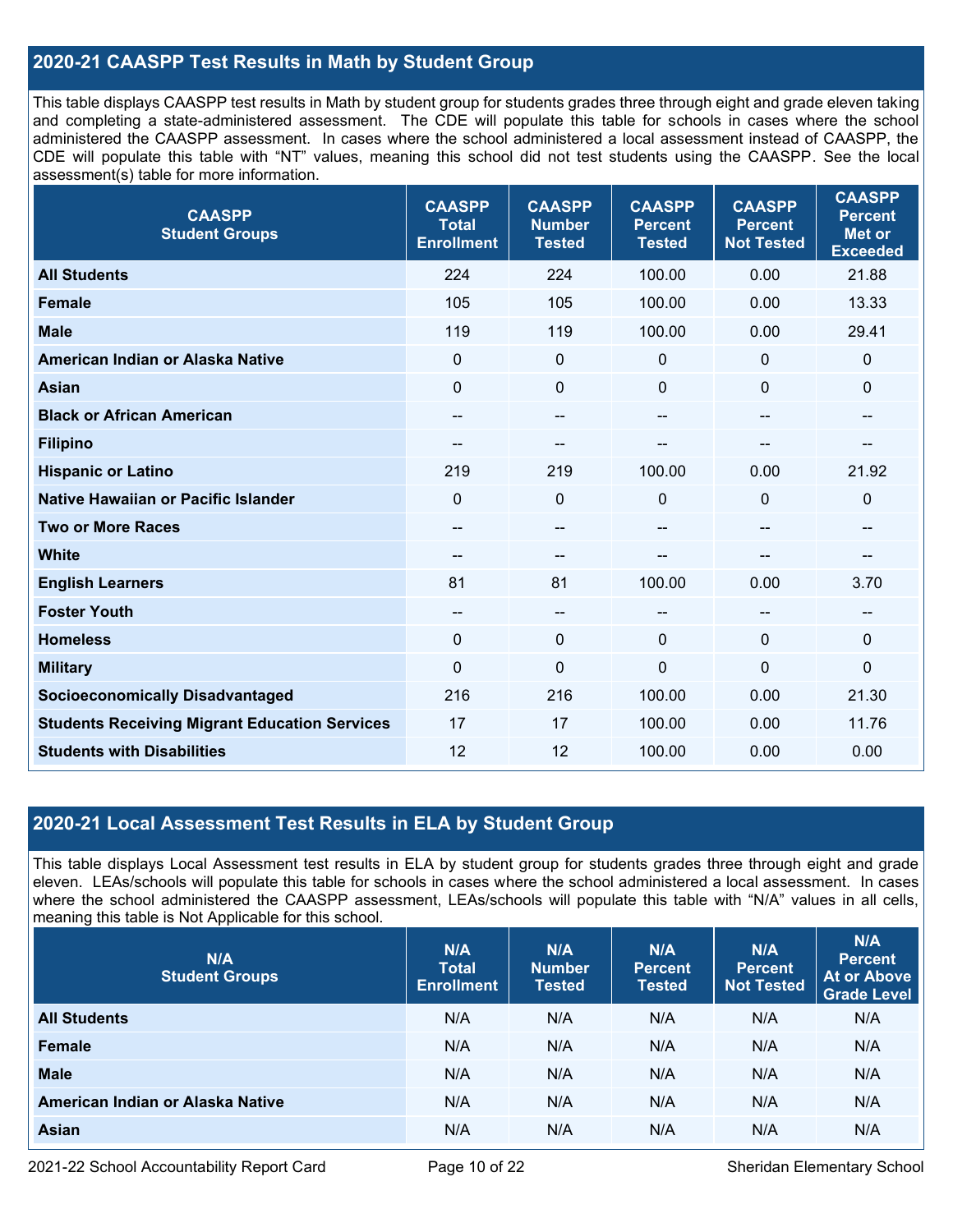| <b>Black or African American</b>                                                           | N/A | N/A | N/A | N/A | N/A |
|--------------------------------------------------------------------------------------------|-----|-----|-----|-----|-----|
| <b>Filipino</b>                                                                            | N/A | N/A | N/A | N/A | N/A |
| <b>Hispanic or Latino</b>                                                                  | N/A | N/A | N/A | N/A | N/A |
| Native Hawaiian or Pacific Islander                                                        | N/A | N/A | N/A | N/A | N/A |
| <b>Two or More Races</b>                                                                   | N/A | N/A | N/A | N/A | N/A |
| <b>White</b>                                                                               | N/A | N/A | N/A | N/A | N/A |
| <b>English Learners</b>                                                                    | N/A | N/A | N/A | N/A | N/A |
| <b>Foster Youth</b>                                                                        | N/A | N/A | N/A | N/A | N/A |
| <b>Homeless</b>                                                                            | N/A | N/A | N/A | N/A | N/A |
| <b>Military</b>                                                                            | N/A | N/A | N/A | N/A | N/A |
| <b>Socioeconomically Disadvantaged</b>                                                     | N/A | N/A | N/A | N/A | N/A |
| <b>Students Receiving Migrant Education Services</b>                                       | N/A | N/A | N/A | N/A | N/A |
| <b>Students with Disabilities</b>                                                          | N/A | N/A | N/A | N/A | N/A |
| *At or above the grade-level standard in the context of the local assessment administered. |     |     |     |     |     |

# **2020-21 Local Assessment Test Results in Math by Student Group**

This table displays Local Assessment test results in Math by student group for students grades three through eight and grade eleven. LEAs/schools will populate this table for schools in cases where the school administered a local assessment. In cases where the school administered the CAASPP assessment, LEAs/schools will populate this table with "N/A" values in all cells, meaning this table is Not Applicable for this school.

| N/A<br><b>Student Groups</b>                         | N/A<br><b>Total</b><br><b>Enrollment</b> | N/A<br><b>Number</b><br><b>Tested</b> | N/A<br><b>Percent</b><br><b>Tested</b> | N/A<br><b>Percent</b><br><b>Not Tested</b> | N/A<br><b>Percent</b><br><b>At or Above</b><br><b>Grade Level</b> |
|------------------------------------------------------|------------------------------------------|---------------------------------------|----------------------------------------|--------------------------------------------|-------------------------------------------------------------------|
| <b>All Students</b>                                  | N/A                                      | N/A                                   | N/A                                    | N/A                                        | N/A                                                               |
| <b>Female</b>                                        | N/A                                      | N/A                                   | N/A                                    | N/A                                        | N/A                                                               |
| <b>Male</b>                                          | N/A                                      | N/A                                   | N/A                                    | N/A                                        | N/A                                                               |
| American Indian or Alaska Native                     | N/A                                      | N/A                                   | N/A                                    | N/A                                        | N/A                                                               |
| <b>Asian</b>                                         | N/A                                      | N/A                                   | N/A                                    | N/A                                        | N/A                                                               |
| <b>Black or African American</b>                     | N/A                                      | N/A                                   | N/A                                    | N/A                                        | N/A                                                               |
| <b>Filipino</b>                                      | N/A                                      | N/A                                   | N/A                                    | N/A                                        | N/A                                                               |
| <b>Hispanic or Latino</b>                            | N/A                                      | N/A                                   | N/A                                    | N/A                                        | N/A                                                               |
| Native Hawaiian or Pacific Islander                  | N/A                                      | N/A                                   | N/A                                    | N/A                                        | N/A                                                               |
| <b>Two or More Races</b>                             | N/A                                      | N/A                                   | N/A                                    | N/A                                        | N/A                                                               |
| <b>White</b>                                         | N/A                                      | N/A                                   | N/A                                    | N/A                                        | N/A                                                               |
| <b>English Learners</b>                              | N/A                                      | N/A                                   | N/A                                    | N/A                                        | N/A                                                               |
| <b>Foster Youth</b>                                  | N/A                                      | N/A                                   | N/A                                    | N/A                                        | N/A                                                               |
| <b>Homeless</b>                                      | N/A                                      | N/A                                   | N/A                                    | N/A                                        | N/A                                                               |
| <b>Military</b>                                      | N/A                                      | N/A                                   | N/A                                    | N/A                                        | N/A                                                               |
| <b>Socioeconomically Disadvantaged</b>               | N/A                                      | N/A                                   | N/A                                    | N/A                                        | N/A                                                               |
| <b>Students Receiving Migrant Education Services</b> | N/A                                      | N/A                                   | N/A                                    | N/A                                        | N/A                                                               |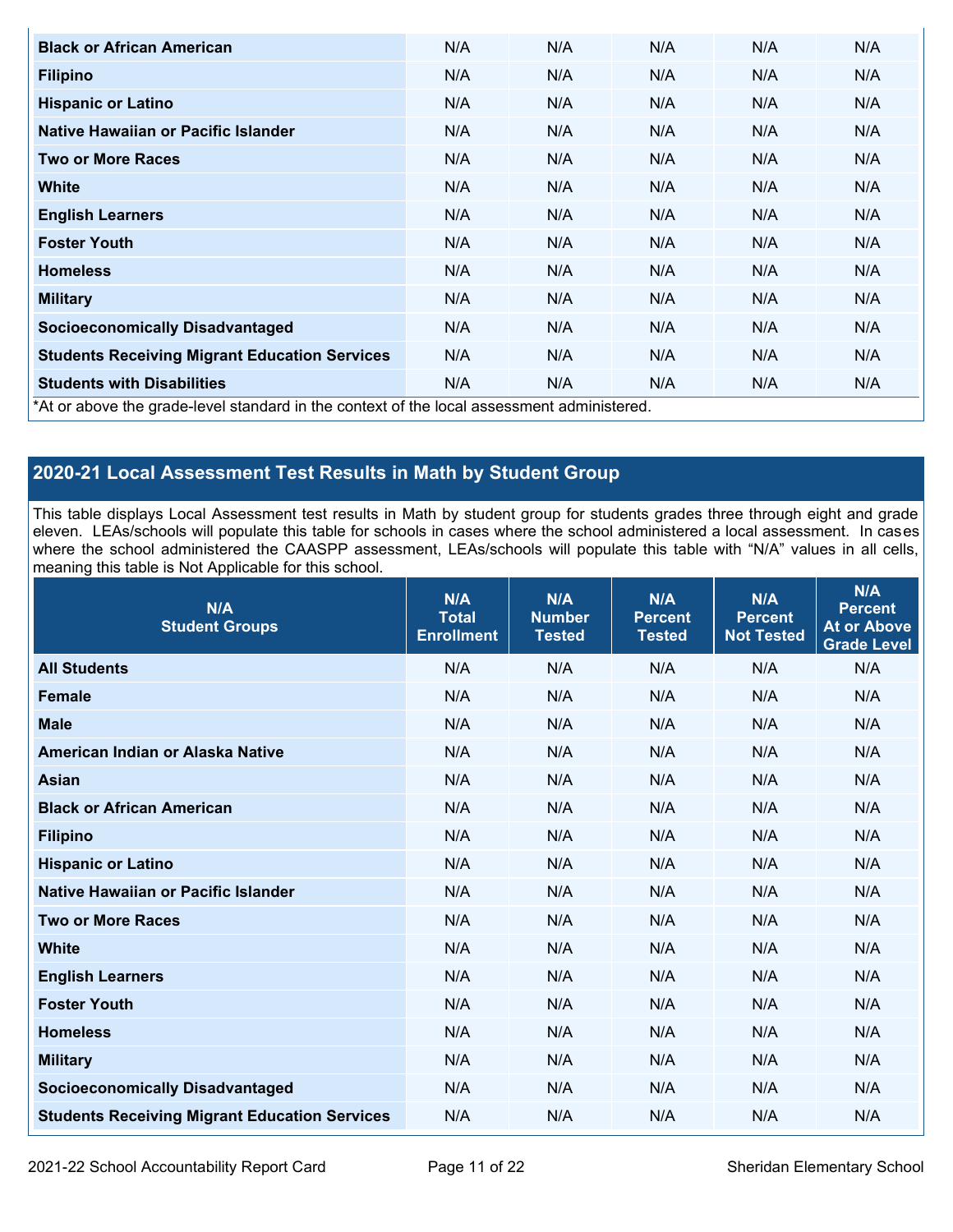| <b>Students with Disabilities</b>                                                           | N/A | N/A | N/A | N/A | N/A |  |  |
|---------------------------------------------------------------------------------------------|-----|-----|-----|-----|-----|--|--|
| *At as above the escale level standard in the context of the local accordinate admissioned. |     |     |     |     |     |  |  |

\*At or above the grade-level standard in the context of the local assessment administered.

# **CAASPP Test Results in Science for All Students**

This table displays the percentage of all students grades five, eight, and High School meeting or exceeding the State Standard.

The 2019-2020 data cells with N/A values indicate that the 2019-2020 data are not available due to the COVID-19 pandemic and resulting summative testing suspension. The Executive Order N-30-20 was issued which waived the assessment, accountability, and reporting requirements for the 2019-2020 school year.

For any 2020-2021 data cells with N/T values indicate that this school did not test students using the CAASPP Science.

| <b>Subject</b>                | <b>School</b><br>2019-20 | <b>School</b><br>2020-21 | <b>District</b><br>12019-20 | District<br>2020-21 | State <sup>1</sup><br>2019-20 | <b>State</b><br>2020-21 |
|-------------------------------|--------------------------|--------------------------|-----------------------------|---------------------|-------------------------------|-------------------------|
| <b>Science</b>                | N/A                      | ΝT                       | N/A                         | NT.                 | N/A                           | 28.72                   |
| (grades 5, 8 and high school) |                          |                          |                             |                     |                               |                         |

# **2020-21 CAASPP Test Results in Science by Student Group**

This table displays CAASPP test results in Science by student group for students grades five, eight, and High School. For any data cells with N/T values indicate that this school did not test students using the CAASPP Science.

| <b>Student Group</b>                                 | <b>Total</b><br><b>Enrollment</b> | <b>Number</b><br><b>Tested</b> | <b>Percent</b><br><b>Tested</b> | <b>Percent</b><br><b>Not Tested</b> | <b>Percent</b><br><b>Met or</b><br><b>Exceeded</b> |
|------------------------------------------------------|-----------------------------------|--------------------------------|---------------------------------|-------------------------------------|----------------------------------------------------|
| <b>All Students</b>                                  | 86                                | <b>NT</b>                      | <b>NT</b>                       | <b>NT</b>                           | <b>NT</b>                                          |
| <b>Female</b>                                        | 47                                | <b>NT</b>                      | <b>NT</b>                       | <b>NT</b>                           | <b>NT</b>                                          |
| <b>Male</b>                                          | 39                                | <b>NT</b>                      | <b>NT</b>                       | <b>NT</b>                           | <b>NT</b>                                          |
| American Indian or Alaska Native                     | $\Omega$                          | $\mathbf 0$                    | $\mathbf 0$                     | $\mathbf 0$                         | $\mathbf{0}$                                       |
| <b>Asian</b>                                         | $\mathbf 0$                       | $\mathbf 0$                    | $\mathbf 0$                     | $\mathbf 0$                         | $\mathbf{0}$                                       |
| <b>Black or African American</b>                     | $\mathbf 0$                       | $\mathbf 0$                    | $\mathbf 0$                     | 0                                   | $\mathbf 0$                                        |
| <b>Filipino</b>                                      | 0                                 | $\mathbf 0$                    | $\mathbf{0}$                    | $\Omega$                            | $\mathbf 0$                                        |
| <b>Hispanic or Latino</b>                            | 85                                | <b>NT</b>                      | <b>NT</b>                       | <b>NT</b>                           | <b>NT</b>                                          |
| Native Hawaiian or Pacific Islander                  | 0                                 | $\mathbf 0$                    | $\mathbf{0}$                    | $\mathbf 0$                         | $\mathbf{0}$                                       |
| <b>Two or More Races</b>                             | --                                | <b>NT</b>                      | <b>NT</b>                       | <b>NT</b>                           | <b>NT</b>                                          |
| <b>White</b>                                         | $\Omega$                          | $\mathbf 0$                    | $\mathbf{0}$                    | $\mathbf{0}$                        | $\mathbf{0}$                                       |
| <b>English Learners</b>                              | 27                                | <b>NT</b>                      | <b>NT</b>                       | <b>NT</b>                           | <b>NT</b>                                          |
| <b>Foster Youth</b>                                  | $-$                               | <b>NT</b>                      | <b>NT</b>                       | <b>NT</b>                           | <b>NT</b>                                          |
| <b>Homeless</b>                                      | 0                                 | $\mathbf{0}$                   | $\mathbf 0$                     | $\mathbf 0$                         | $\mathbf 0$                                        |
| <b>Military</b>                                      | $\Omega$                          | $\mathbf 0$                    | $\mathbf{0}$                    | $\mathbf{0}$                        | $\mathbf{0}$                                       |
| <b>Socioeconomically Disadvantaged</b>               | 84                                | <b>NT</b>                      | <b>NT</b>                       | <b>NT</b>                           | <b>NT</b>                                          |
| <b>Students Receiving Migrant Education Services</b> | --                                | <b>NT</b>                      | <b>NT</b>                       | <b>NT</b>                           | <b>NT</b>                                          |
| <b>Students with Disabilities</b>                    | $\qquad \qquad -$                 | <b>NT</b>                      | <b>NT</b>                       | <b>NT</b>                           | <b>NT</b>                                          |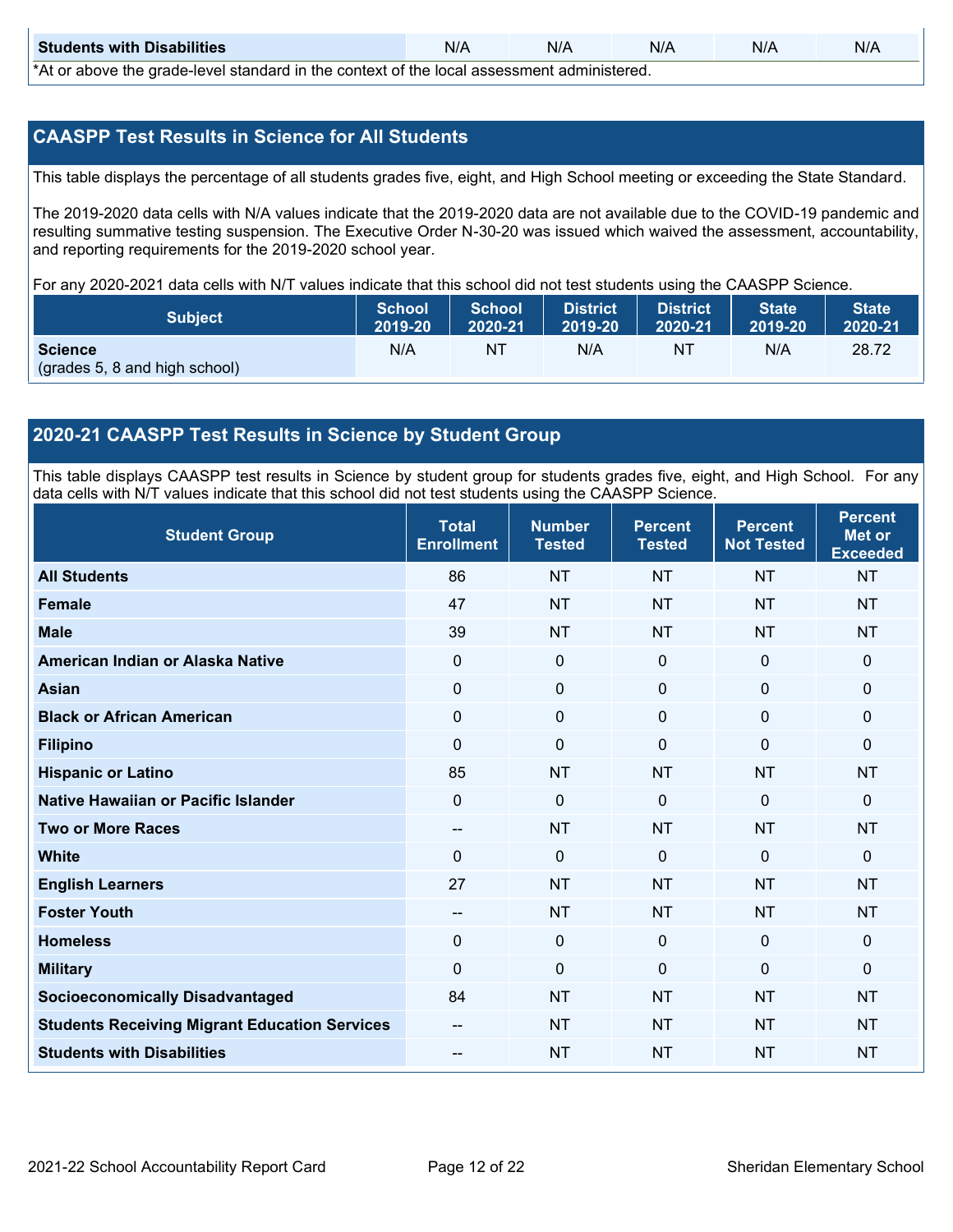# **B. Pupil Outcomes State Priority: Other Pupil Outcomes**

The SARC provides the following information relevant to the State priority: Other Pupil Outcomes (Priority 8): Pupil outcomes in the subject area of physical education.

# **2020-21 California Physical Fitness Test Results**

Due to the COVID-19 crisis, the Physical Fitness Test was suspended during the 2020-2021 school year and therefore no data are reported and each cell in this table is populated with "N/A."

| <b>Grade Level</b> | <b>Four of Six Fitness Standards</b> | <b>Five of Six Fitness Standards</b> | Percentage of Students Meeting   Percentage of Students Meeting   Percentage of Students Meeting  <br><b>Six of Six Fitness Standards</b> |
|--------------------|--------------------------------------|--------------------------------------|-------------------------------------------------------------------------------------------------------------------------------------------|
| Grade 5            | N/A                                  | N/A                                  | N/A                                                                                                                                       |
| Grade 7            | N/A                                  | N/A                                  | N/A                                                                                                                                       |
| Grade 9            | N/A                                  | N/A                                  | N/A                                                                                                                                       |

# **C. Engagement State Priority: Parental Involvement**

The SARC provides the following information relevant to the State priority: Parental Involvement (Priority 3): Efforts the school district makes to seek parent input in making decisions regarding the school district and at each school site.

### **2021-22 Opportunities for Parental Involvement**

Parent involvement and communication are essential to student success at Sheridan Elementary School. We strive to involve parents by exchanging information that helps parents understand and support school programs and by providing opportunities for parent participation in school activities.This school year, Parenting Partners and Bridge to Technology parent workshops will be held. Parenting Partners workshops combine parenting and leadership skills that empower parents to become vital contributors to their children's academic success. Bridge to Technology provides support to families of English Learners with Chromebooks and internet access at home.

Parents may also serve on advisory committees and leadership teams. The following leadership opportunities are offered at Sheridan: Parent Teacher Club (P.T.C.); the School Site Council (SSC); English Learner Advisory Committee (ELAC). Home and school communication are enhanced through the student/parent handbook, the school website, student report cards and other regular communication activities including a phone messaging system and Parent Square.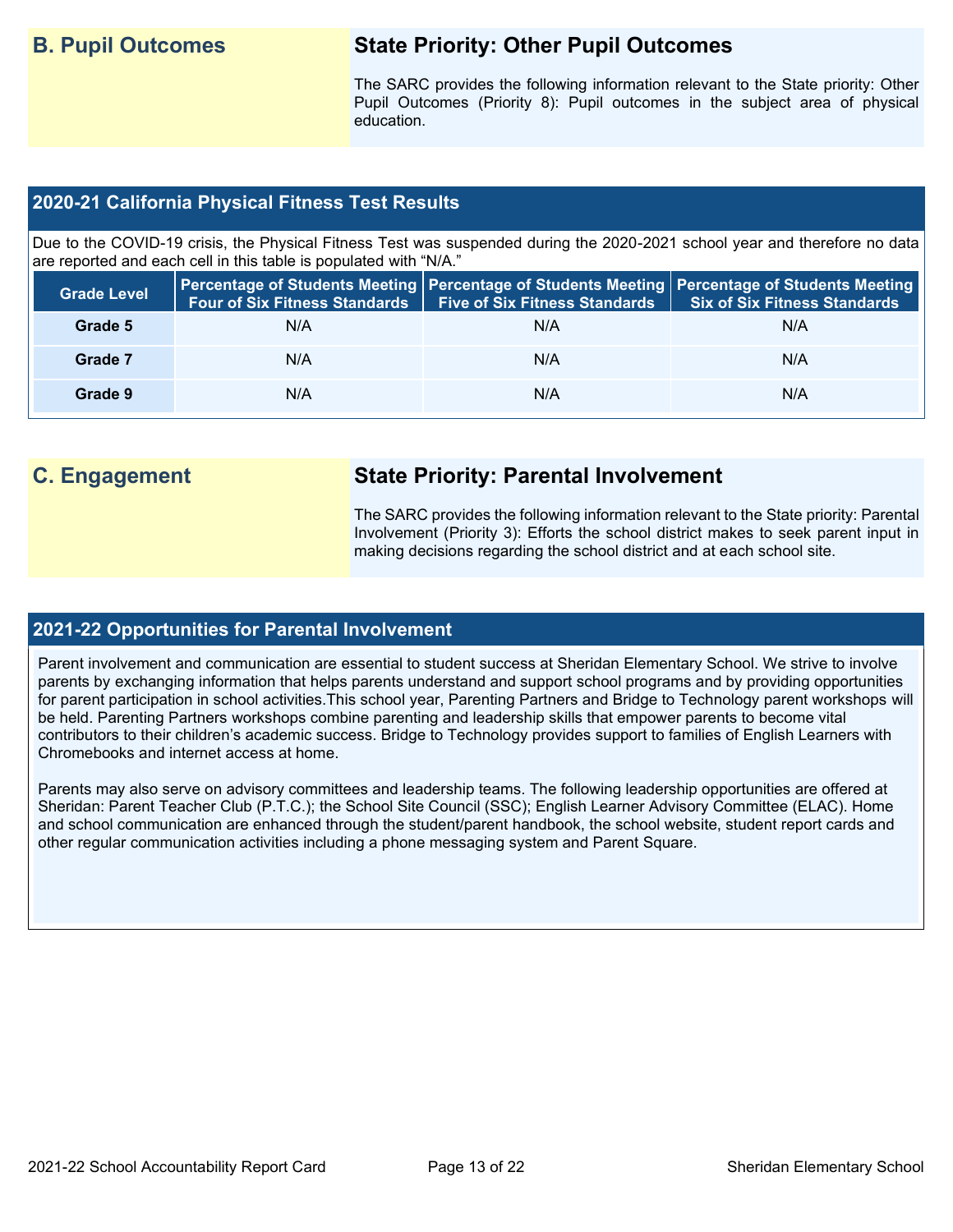# **2020-21 Chronic Absenteeism by Student Group**

| <b>Student Group</b>                                 | <b>Cumulative</b><br><b>Enrollment</b> | <b>Chronic</b><br><b>Absenteeism</b><br><b>Eligible Enrollment</b> | <b>Chronic</b><br><b>Absenteeism</b><br><b>Count</b> | <b>Chronic</b><br><b>Absenteeism</b><br><b>Rate</b> |
|------------------------------------------------------|----------------------------------------|--------------------------------------------------------------------|------------------------------------------------------|-----------------------------------------------------|
| <b>All Students</b>                                  | 496                                    | 492                                                                | 73                                                   | 14.8                                                |
| <b>Female</b>                                        | 247                                    | 246                                                                | 35                                                   | 14.2                                                |
| <b>Male</b>                                          | 249                                    | 246                                                                | 38                                                   | 15.4                                                |
| American Indian or Alaska Native                     | $\Omega$                               | $\Omega$                                                           | $\mathbf{0}$                                         | 0.0                                                 |
| <b>Asian</b>                                         | 0                                      | $\Omega$                                                           | $\mathbf{0}$                                         | 0.0                                                 |
| <b>Black or African American</b>                     | 1                                      | $\mathbf{1}$                                                       | $\mathbf{0}$                                         | 0.0                                                 |
| <b>Filipino</b>                                      | $\overline{2}$                         | $\overline{2}$                                                     | $\mathbf{0}$                                         | 0.0                                                 |
| <b>Hispanic or Latino</b>                            | 484                                    | 480                                                                | 71                                                   | 14.8                                                |
| Native Hawaiian or Pacific Islander                  | 0                                      | $\mathbf 0$                                                        | $\mathbf 0$                                          | 0.0                                                 |
| <b>Two or More Races</b>                             | 2                                      | $\overline{2}$                                                     | 1                                                    | 50.0                                                |
| <b>White</b>                                         | $\overline{7}$                         | $\overline{7}$                                                     | 1                                                    | 14.3                                                |
| <b>English Learners</b>                              | 260                                    | 258                                                                | 33                                                   | 12.8                                                |
| <b>Foster Youth</b>                                  | 2                                      | $\overline{2}$                                                     | 1                                                    | 50.0                                                |
| <b>Homeless</b>                                      | 0                                      | $\mathbf 0$                                                        | $\Omega$                                             | 0.0                                                 |
| <b>Socioeconomically Disadvantaged</b>               | 473                                    | 469                                                                | 70                                                   | 14.9                                                |
| <b>Students Receiving Migrant Education Services</b> | 33                                     | 32                                                                 | 5                                                    | 15.6                                                |
| <b>Students with Disabilities</b>                    | 32                                     | 32                                                                 | 6                                                    | 18.8                                                |

# **C. Engagement State Priority: School Climate**

The SARC provides the following information relevant to the State priority: School Climate (Priority 6):

- Pupil suspension rates;
- Pupil expulsion rates; and
- Other local measures on the sense of safety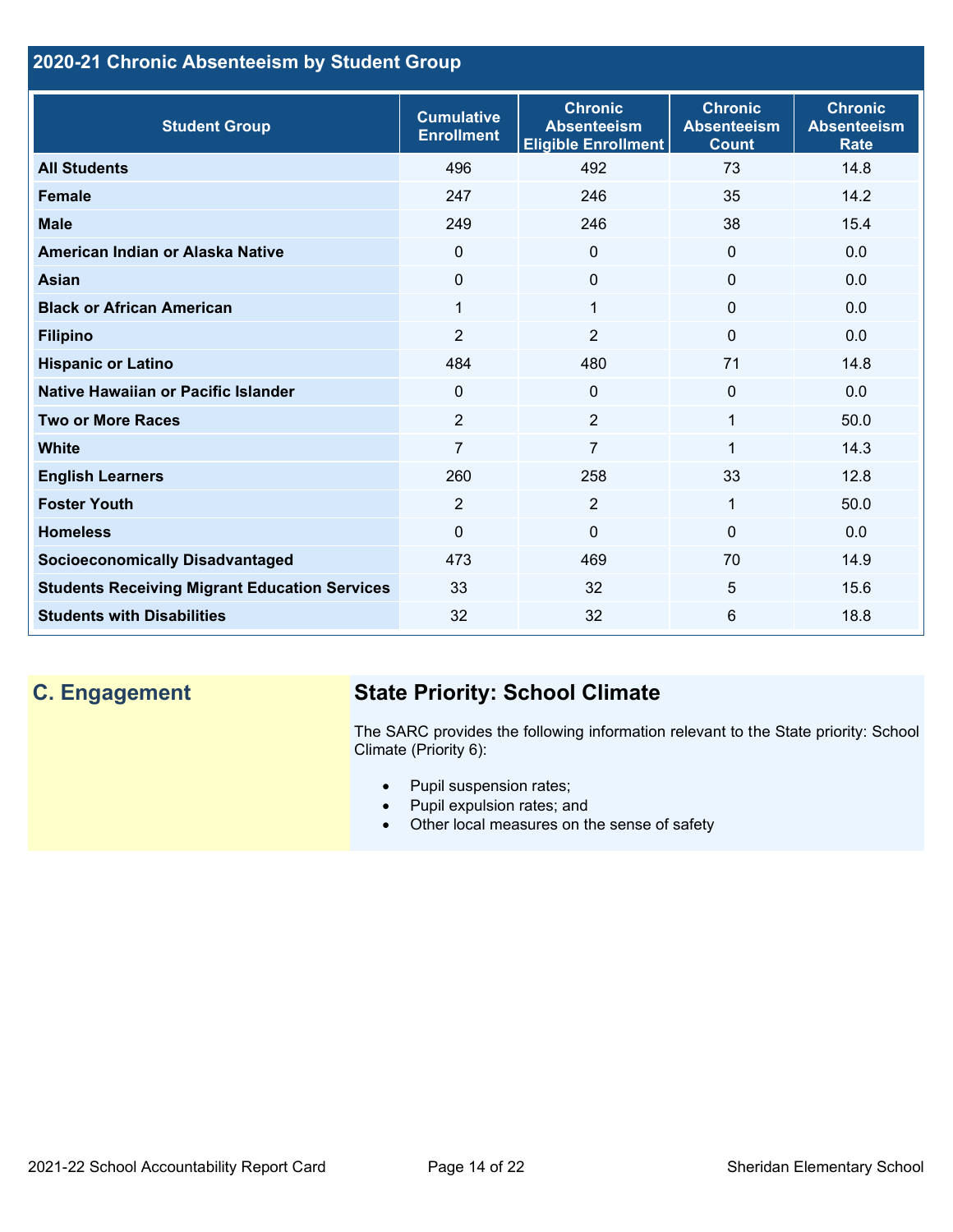# **Suspensions and Expulsions**

This table displays suspensions and expulsions data collected between July through June, each full school year respectively. Data collected during the 2020-21 school year may not be comparable to earlier years of this collection due to differences in learning mode instruction in response to the COVID-19 pandemic.

| <b>Subject</b>     | <b>School</b><br>2018-19 | <b>School</b><br>2020-21 | <b>District</b><br>2018-19 | <b>District</b><br>2020-21 | <b>State</b><br>2018-19 | <b>State</b><br>2020-21 |
|--------------------|--------------------------|--------------------------|----------------------------|----------------------------|-------------------------|-------------------------|
| <b>Suspensions</b> | 0.19                     | 0.20                     | 3.08                       | 0.53                       | 3.47                    | 0.20                    |
| <b>Expulsions</b>  | 0.00                     | 0.00                     | 0.02                       | 0.00                       | 0.08                    | 0.00                    |

This table displays suspensions and expulsions data collected between July through February, partial school year due to the COVID-19 pandemic. The 2019-2020 suspensions and expulsions rate data are not comparable to other year data because the 2019-2020 school year is a partial school year due to the COVID-19 crisis. As such, it would be inappropriate to make any comparisons in rates of suspensions and expulsions in the 2019-2020 school year compared to other school years.

| <b>Subject</b>     | School<br>2019-20 | <b>District</b><br>2019-20 | <b>State</b><br>2019-20 |
|--------------------|-------------------|----------------------------|-------------------------|
| <b>Suspensions</b> | 0.00              | 2.38                       | 2.45                    |
| <b>Expulsions</b>  | 0.00              | 0.00                       | 0.05                    |

# **2020-21 Suspensions and Expulsions by Student Group**

| <b>Student Group</b>                                 | <b>Suspensions Rate</b> | <b>Expulsions Rate</b> |
|------------------------------------------------------|-------------------------|------------------------|
| <b>All Students</b>                                  | 0.20                    | 0.00                   |
| <b>Female</b>                                        | 0.00                    | 0.00                   |
| <b>Male</b>                                          | 0.40                    | 0.00                   |
| American Indian or Alaska Native                     | 0.00                    | 0.00                   |
| <b>Asian</b>                                         | 0.00                    | 0.00                   |
| <b>Black or African American</b>                     | 0.00                    | 0.00                   |
| <b>Filipino</b>                                      | 0.00                    | 0.00                   |
| <b>Hispanic or Latino</b>                            | 0.21                    | 0.00                   |
| Native Hawaiian or Pacific Islander                  | 0.00                    | 0.00                   |
| <b>Two or More Races</b>                             | 0.00                    | 0.00                   |
| <b>White</b>                                         | 0.00                    | 0.00                   |
| <b>English Learners</b>                              | 0.00                    | 0.00                   |
| <b>Foster Youth</b>                                  | 0.00                    | 0.00                   |
| <b>Homeless</b>                                      | 0.00                    | 0.00                   |
| <b>Socioeconomically Disadvantaged</b>               | 0.21                    | 0.00                   |
| <b>Students Receiving Migrant Education Services</b> | 0.00                    | 0.00                   |
| <b>Students with Disabilities</b>                    | 0.00                    | 0.00                   |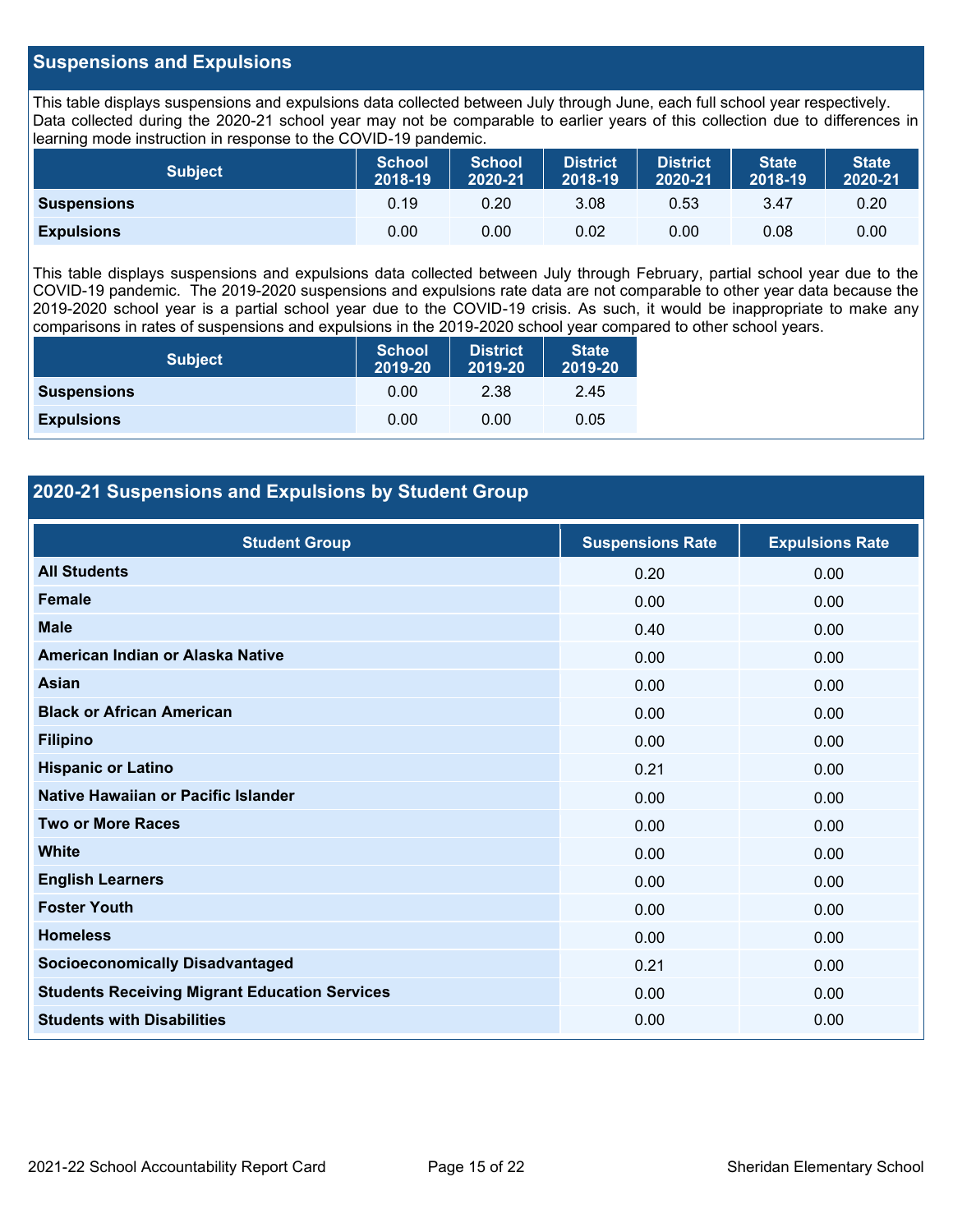## **2021-22 School Safety Plan**

The safety of students and staff is a primary concern of Sheridan Elementary School. All students have an emergency card on file that contains such information as emergency phone contacts, medical allergies, and other information that would be vital in an unexpected situation. Before, during, and after school, the campus is monitored by campus supervisor(s) and assigned staff. All visitors must sign in at the office.

The comprehensive school safety plan is designed to assist in preparing for emergencies, managing emergency response efforts, and maintaining a safe school environment. The plan requires identification of security needs, development of prevention and intervention techniques, evaluation of physical facilities, and communication with staff and students. Components of the plan include child abuse reporting procedures, procedures for teacher notification of dangerous pupils, disaster response procedures, procedures for safe ingress and egress from school, sexual harassment policies, and suspension and expulsion policies. The safety plan is reviewed annually, updated as needed, and fully compliant with federal and state regulations. The plan was last reviewed/updated and discussed with the staff in August 2021. The plan was then reviewed with our School Site Council in October 2021. An updated copy is available to the public at the school office.

The school disaster preparedness plan includes steps for ensuring the safety of students and staff during a disaster. Emergency preparedness drills are conducted regularly and the school staff is appropriately trained.

# **D. Other SARC Information Information Required in the SARC**

The information in this section is required to be in the SARC but is not included in the state priorities for LCFF.

### **2018-19 Elementary Average Class Size and Class Size Distribution**

This table displays the 2018-19 average class size and class size distribution. The columns titled "Number of Classes" indicates how many classes fall into each size category (a range of total students per class). The "Other" category is for multigrade level classes.

| Grade Level | <b>Average</b><br><b>Class Size</b> | 1-20 Students | Number of Classes with   Number of Classes with   Number of Classes with<br>21-32 Students | 33+ Students |
|-------------|-------------------------------------|---------------|--------------------------------------------------------------------------------------------|--------------|
| K           | 22                                  |               | 5                                                                                          |              |
|             | 20                                  |               |                                                                                            |              |
|             | 22                                  |               | 3                                                                                          |              |
|             | 25                                  |               |                                                                                            |              |
|             | 29                                  |               | 3                                                                                          |              |
|             | 32                                  |               | ◠                                                                                          |              |
|             |                                     |               |                                                                                            |              |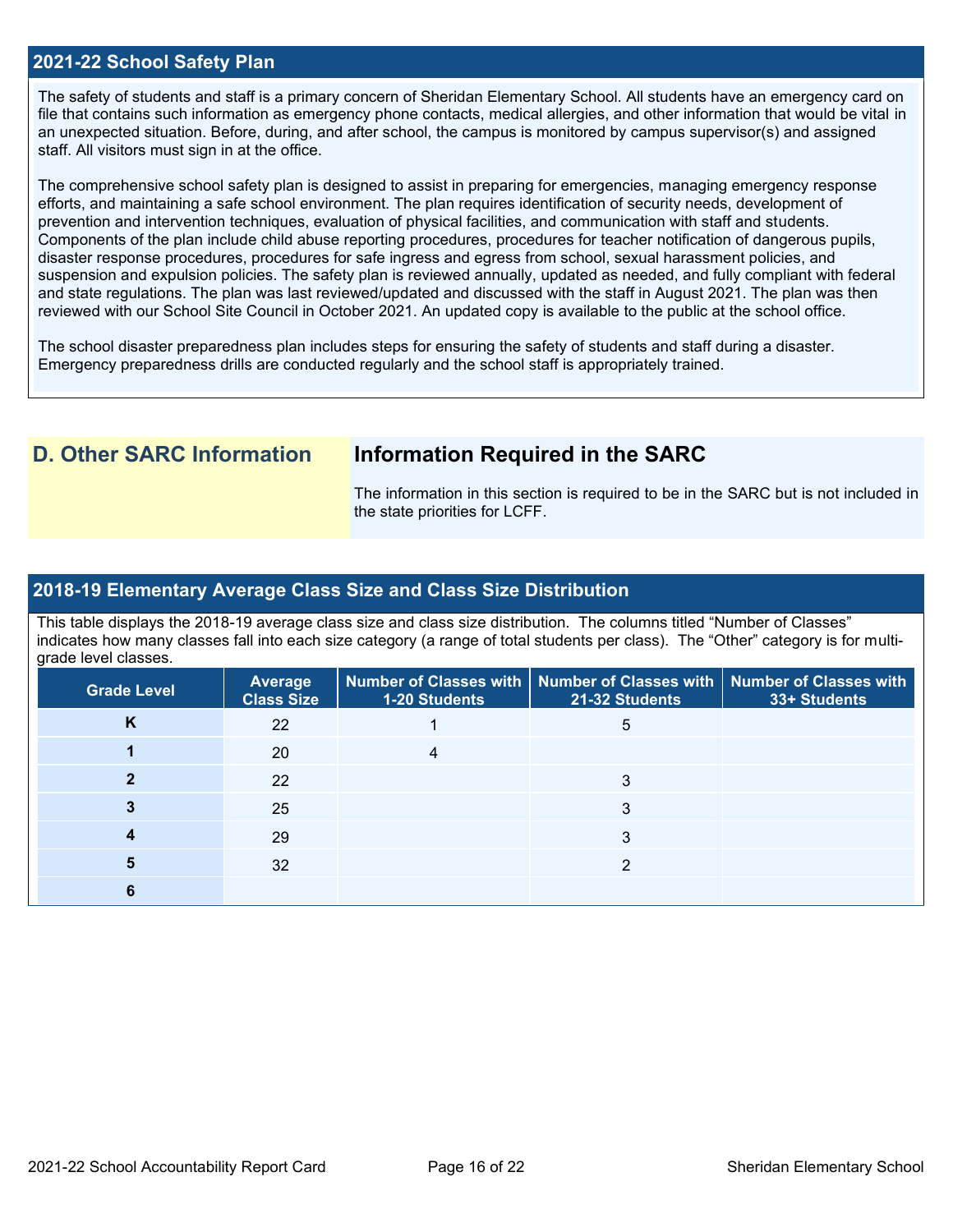## **2019-20 Elementary Average Class Size and Class Size Distribution**

This table displays the 2019-20 average class size and class size distribution. The columns titled "Number of Classes" indicates how many classes fall into each size category (a range of total students per class). The "Other" category is for multi-grade level classes.

| <b>Grade Level</b> | <b>Average</b><br><b>Class Size</b> | 1-20 Students | Number of Classes with   Number of Classes with   Number of Classes with<br>21-32 Students | 33+ Students |
|--------------------|-------------------------------------|---------------|--------------------------------------------------------------------------------------------|--------------|
| K                  | 16                                  | 5             |                                                                                            |              |
|                    | 25                                  |               | 4                                                                                          |              |
|                    | 25                                  |               | 3                                                                                          |              |
| 3                  | 21                                  |               | 3                                                                                          |              |
| 4                  | 28                                  |               | 3                                                                                          |              |
| 5                  | 36                                  |               |                                                                                            | ⌒            |
| 6                  |                                     |               |                                                                                            |              |
| <b>Other</b>       | 8                                   |               |                                                                                            |              |

# **2020-21 Elementary Average Class Size and Class Size Distribution**

This table displays the 2020-21 average class size and class size distribution. The columns titled "Number of Classes" indicates how many classes fall into each size category (a range of total students per class). The "Other" category is for multi-grade level classes.

| <b>Grade Level</b> | <b>Average</b><br><b>Class Size</b> | 1-20 Students | Number of Classes with   Number of Classes with   Number of Classes with<br>21-32 Students | 33+ Students |
|--------------------|-------------------------------------|---------------|--------------------------------------------------------------------------------------------|--------------|
| K                  | 20                                  |               | 3                                                                                          |              |
|                    | 16                                  | 4             |                                                                                            |              |
| 2                  | 18                                  | 5             |                                                                                            |              |
|                    | 25                                  |               | 3                                                                                          |              |
|                    | 31                                  |               | っ                                                                                          |              |
| 5                  | 29                                  |               | 3                                                                                          |              |
| 6                  |                                     |               |                                                                                            |              |
| <b>Other</b>       | 10                                  |               |                                                                                            |              |

### **2020-21 Ratio of Pupils to Academic Counselor**

This table displays the ratio of pupils to Academic Counselor. One full time equivalent (FTE) equals one staff member working full time; one FTE could also represent two staff members who each work 50 percent of full time.

| <b>Title</b>                        | <b>Ratio</b> |
|-------------------------------------|--------------|
| <b>Pupils to Academic Counselor</b> |              |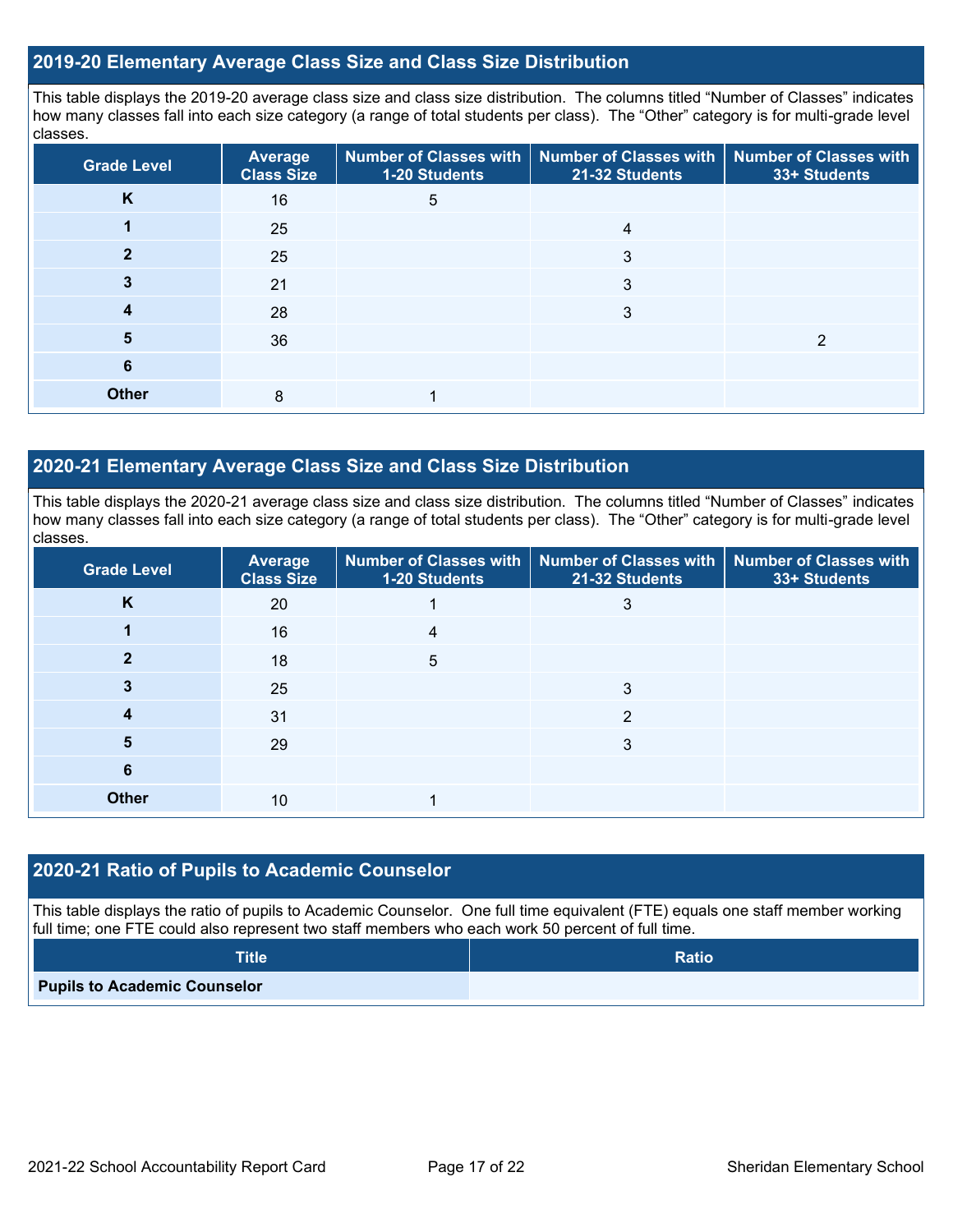# **2020-21 Student Support Services Staff**

This table displays the number of FTE support staff assigned to this school. One full time equivalent (FTE) equals one staff member working full time; one FTE could also represent two staff members who each work 50 percent of full time.

| <b>Title</b>                                                         | <b>Number of FTE Assigned to School</b> |
|----------------------------------------------------------------------|-----------------------------------------|
| <b>Counselor (Academic, Social/Behavioral or Career Development)</b> | 0                                       |
| Library Media Teacher (Librarian)                                    | 0                                       |
| Library Media Services Staff (Paraprofessional)                      | 0                                       |
| <b>Psychologist</b>                                                  | 0                                       |
| <b>Social Worker</b>                                                 | $\Omega$                                |
| <b>Speech/Language/Hearing Specialist</b>                            | 0                                       |
| <b>Resource Specialist (non-teaching)</b>                            | 0                                       |

# **2019-20 Expenditures Per Pupil and School Site Teacher Salaries**

This table displays the 2019-20 expenditures per pupil and average teach salary for this school. Cells with N/A values do not require data.

| <b>Level</b>                                         | <b>Total</b><br><b>Expenditures</b><br><b>Per Pupil</b> | <b>Expenditures</b><br><b>Per Pupil</b><br>(Restricted) | <b>Expenditures</b><br><b>Per Pupil</b><br>(Unrestricted) | <b>Average</b><br><b>Teacher</b><br><b>Salary</b> |
|------------------------------------------------------|---------------------------------------------------------|---------------------------------------------------------|-----------------------------------------------------------|---------------------------------------------------|
| <b>School Site</b>                                   | \$6,847.55                                              | \$981.28                                                | \$5.866.28                                                | \$67,542.89                                       |
| <b>District</b>                                      | N/A                                                     | N/A                                                     | \$7,477.39                                                | \$75,311                                          |
| <b>Percent Difference - School Site and District</b> | N/A                                                     | N/A                                                     | $-24.1$                                                   | $-10.9$                                           |
| <b>State</b>                                         |                                                         |                                                         | \$8,444                                                   | \$81,044                                          |
| <b>Percent Difference - School Site and State</b>    | N/A                                                     | N/A                                                     | $-36.0$                                                   | $-18.2$                                           |

# **2020-21 Types of Services Funded**

State Lottery and Title I Part A; Funds -Help to fund Save The Children; Migrant Education services; and Special Education services.

After School Education (ASES) Afterschool support is provided to students daily from 3:00 p.m.- 6:00 p.m ; Puente a Technologia training provided to parents.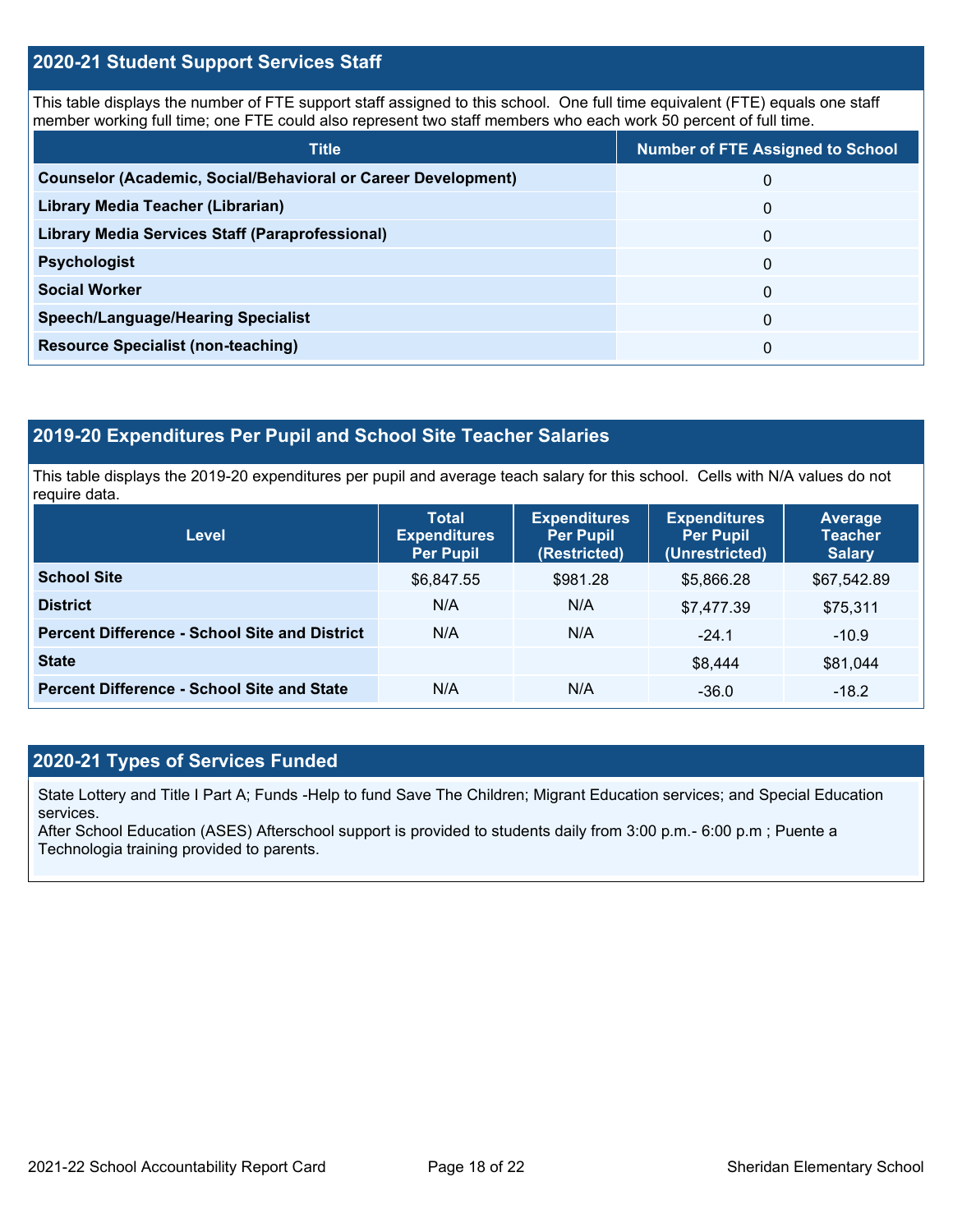# **2019-20 Teacher and Administrative Salaries**

This table displays the 2019-20 Teacher and Administrative salaries. For detailed information on salaries, see the CDE Certification Salaries & Benefits web page at [http://www.cde.ca.gov/ds/fd/cs/.](http://www.cde.ca.gov/ds/fd/cs/)

| Category                                             | <b>District</b><br><b>Amount</b> | <b>State Average</b><br>for Districts<br>in Same Category |
|------------------------------------------------------|----------------------------------|-----------------------------------------------------------|
| <b>Beginning Teacher Salary</b>                      | \$48,010                         | \$51,029                                                  |
| <b>Mid-Range Teacher Salary</b>                      | \$69,956                         | \$78,583                                                  |
| <b>Highest Teacher Salary</b>                        | \$102,133                        | \$99,506                                                  |
| <b>Average Principal Salary (Elementary)</b>         | \$123,232                        | \$124,576                                                 |
| <b>Average Principal Salary (Middle)</b>             | \$132,992                        | \$131,395                                                 |
| <b>Average Principal Salary (High)</b>               | \$147,623                        | \$144,697                                                 |
| <b>Superintendent Salary</b>                         | \$223,065                        | \$240,194                                                 |
| <b>Percent of Budget for Teacher Salaries</b>        | 28%                              | 34%                                                       |
| <b>Percent of Budget for Administrative Salaries</b> | 6%                               | 6%                                                        |

### **Professional Development**

Professional development at Sheridan Elementary School is designed to meet the individual needs of teachers as well as broader school concerns derived from our assessment data. Professional development may take the form of training, coaching, peer observation, or constructive self-reflection and are consistent with our school vision and goals. Principal, teachers, instructional aides, and other support personnel may take part in these activities. For the 2021-2022 school year, Sheridan Elementary School emphasized writing across all content areas and utilizing high-leverage teaching practices. Our leadership team, grade level, and vertical team meetings also provide opportunities for professional collaboration.

This table displays the number of school days dedicated to staff development and continuous improvement.

| <b>Subject</b>                                                                  |    |    | $\vert$ 2019-20 $\vert$ 2020-21 $\vert$ 2021-22 $\vert$ |
|---------------------------------------------------------------------------------|----|----|---------------------------------------------------------|
| Number of school days dedicated to Staff Development and Continuous Improvement | 42 | 42 | $\Delta$                                                |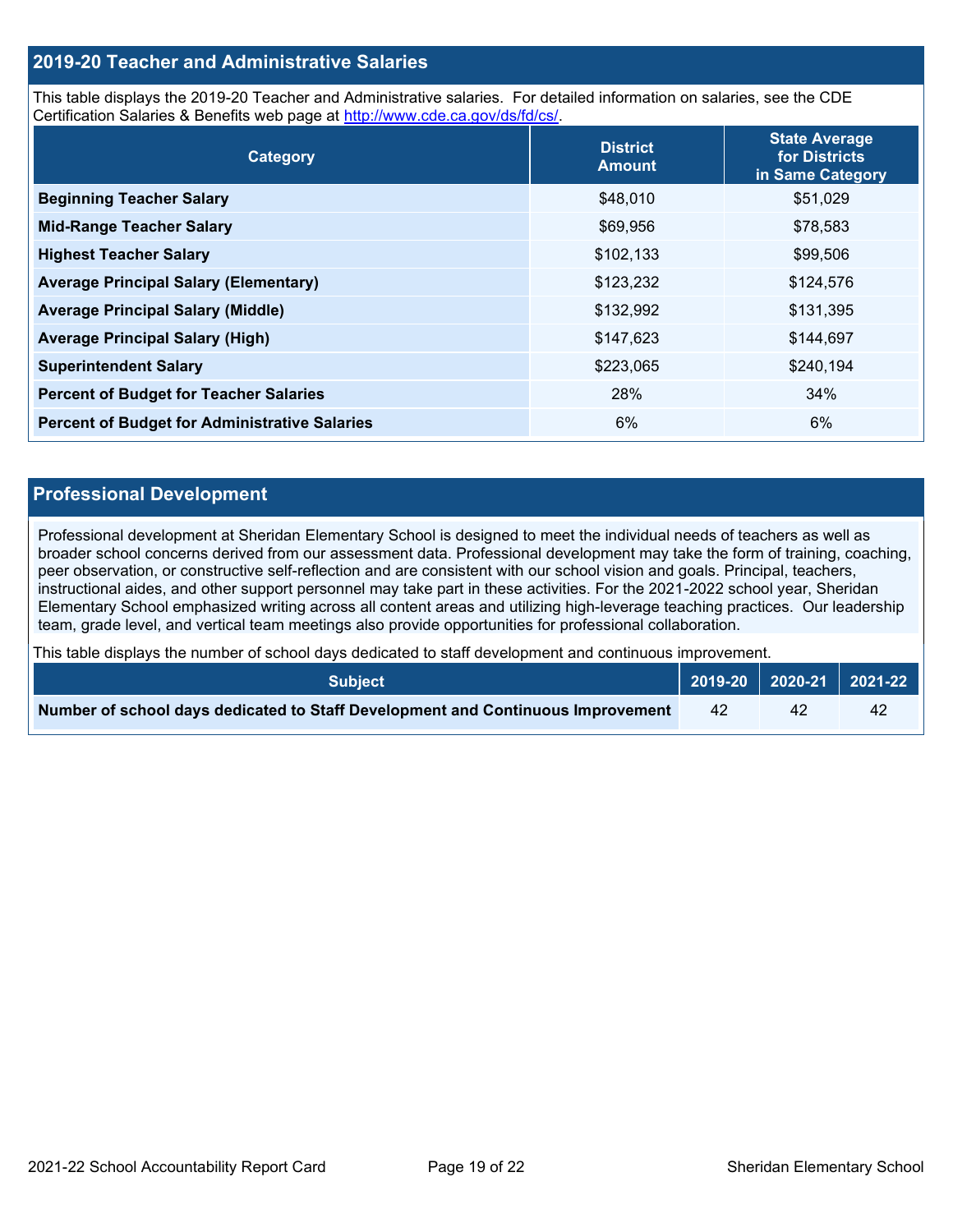# **Kings Canyon Joint Unified School District 2020-21 Local Accountability Report Card (LARC) Addendum**

# **Local Accountability Report Card (LARC) Addendum**

**2020-21 Local Accountability Report Card (LARC) Addendum Overview**



On July 14, 2021, the California State Board of Education (SBE) determined that the California Department of Education (CDE) will use the SARC as the mechanism to conduct a one-time data collection of the LEA-level aggregate test results of all school's local assessments administered during the 2020–2021 school year in order to meet the federal Every Students Succeeds Act (ESSA) reporting requirement for the Local Educational Agency Accountability Report Cards (LARCs).

Each local educational agency (LEA) is responsible for preparing and posting their annual LARC in accordance with the federal ESSA. As a courtesy, the CDE prepares and posts the LARCs on behalf of all LEAs.

Only for the 2020–2021 school year and the 2020–2021 LARCs, LEAs are required to report their aggregate local assessments test results at the LEA-level to the CDE by populating the tables below via the SARC. These data will be used to meet the LEAs' federal requirement for their LARCs. Note that it is the responsibility of the school and LEA to ensure that all student privacy and suppression rules are in place when reporting data in Tables 3 and 4 in the Addendum, as applicable.

The tables below are not part of the SBE approved 2020–2021 SARC template but rather are the mechanism by which these required data will be collected from LEAs.

For purposes of the LARC and the following tables, an LEA is defined as a school district, a county office of education, or a direct funded charter school.

| <b>2021-22 District Contact Information</b> |                                            |  |  |  |
|---------------------------------------------|--------------------------------------------|--|--|--|
| <b>District Name</b>                        | Kings Canyon Joint Unified School District |  |  |  |
| <b>Phone Number</b>                         | 559.305.7010                               |  |  |  |
| Superintendent                              | John Campbell                              |  |  |  |
| <b>Email Address</b>                        | guzman-j@kcusd.com                         |  |  |  |
| <b>District Website Address</b>             | https://www.kcusd.com/                     |  |  |  |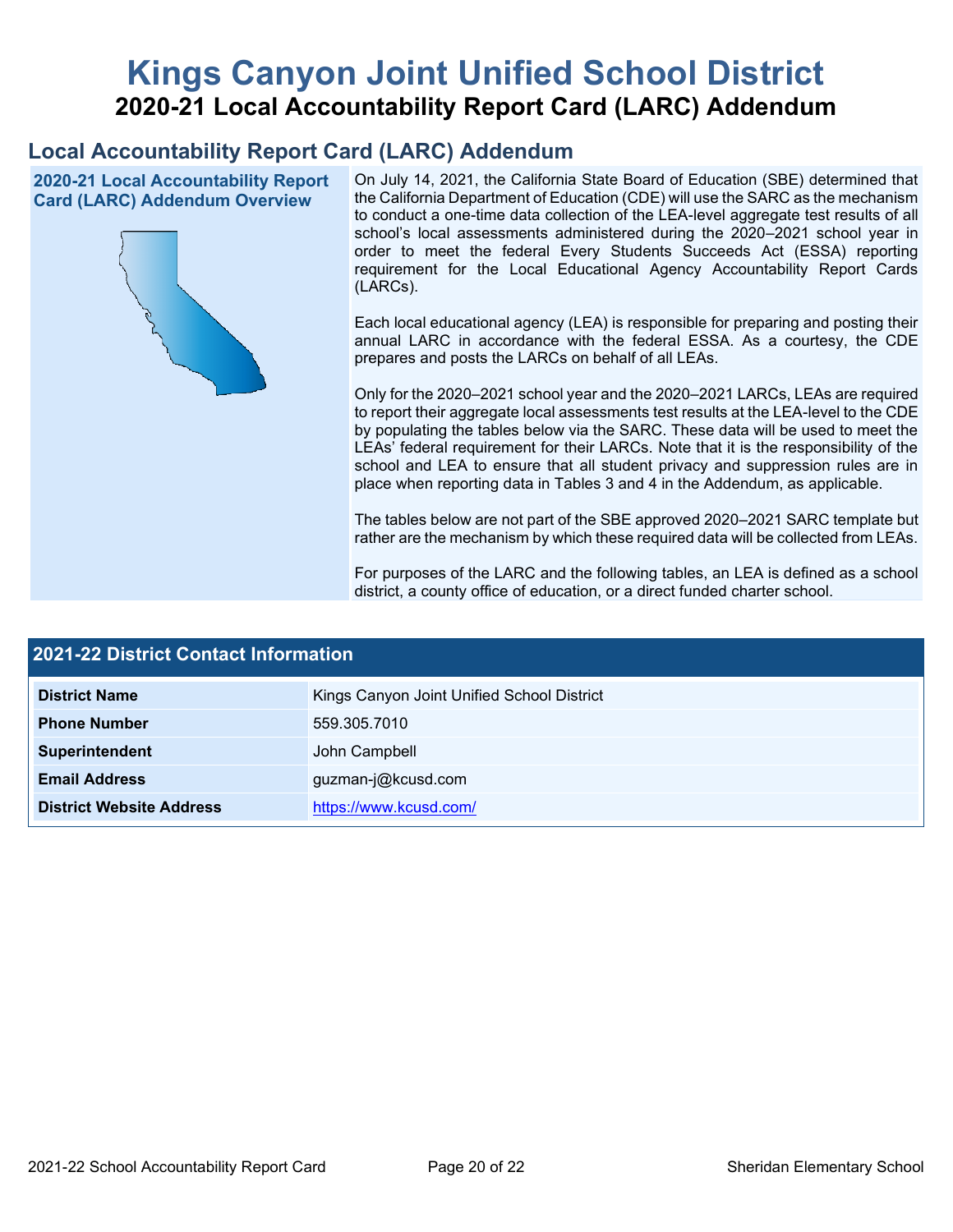# **2020-21 CAASPP Test Results in ELA by Student Group**

This table displays CAASPP test results in ELA by student group for students grades three through eight and grade eleven taking and completing a state-administered assessment. The CDE will populate this table for schools in cases where the school administered the CAASPP assessment. In cases where the school administered a local assessment instead of CAASPP, the CDE will populate this table with "NT" values, meaning this school did not test students using the CAASPP. See the local assessment(s) table for more information.

| <b>CAASPP</b><br><b>Student Groups</b>               | <b>CAASPP</b><br><b>Total</b><br><b>Enrollment</b> | <b>CAASPP</b><br><b>Number</b><br><b>Tested</b> | <b>CAASPP</b><br><b>Percent</b><br><b>Tested</b> | <b>CAASPP</b><br><b>Percent</b><br><b>Not Tested</b> | <b>CAASPP</b><br><b>Percent</b><br><b>Met or</b><br><b>Exceeded</b> |
|------------------------------------------------------|----------------------------------------------------|-------------------------------------------------|--------------------------------------------------|------------------------------------------------------|---------------------------------------------------------------------|
| <b>All Students</b>                                  | 5121                                               | 4993                                            | 97.50                                            | 2.50                                                 | 41.96                                                               |
| <b>Female</b>                                        | 2481                                               | 2426                                            | 97.78                                            | 2.22                                                 | 47.03                                                               |
| <b>Male</b>                                          | 2640                                               | 2567                                            | 97.23                                            | 2.77                                                 | 37.16                                                               |
| American Indian or Alaska Native                     | 23                                                 | 20                                              | 86.96                                            | 13.04                                                | 20.00                                                               |
| <b>Asian</b>                                         | 27                                                 | 26                                              | 96.30                                            | 3.70                                                 | 57.69                                                               |
| <b>Black or African American</b>                     | 14                                                 | 14                                              | 100.00                                           | 0.00                                                 | 57.14                                                               |
| <b>Filipino</b>                                      | 15                                                 | 13                                              | 86.67                                            | 13.33                                                | 69.23                                                               |
| <b>Hispanic or Latino</b>                            | 4567                                               | 4471                                            | 97.90                                            | 2.10                                                 | 40.59                                                               |
| Native Hawaiian or Pacific Islander                  | $\overline{\phantom{a}}$                           | $\overline{\phantom{m}}$                        | --                                               | $\overline{\phantom{a}}$                             | --                                                                  |
| <b>Two or More Races</b>                             | 60                                                 | 55                                              | 91.67                                            | 8.33                                                 | 45.45                                                               |
| <b>White</b>                                         | 412                                                | 391                                             | 94.90                                            | 5.10                                                 | 55.75                                                               |
| <b>English Learners</b>                              | 1328                                               | 1286                                            | 96.84                                            | 3.16                                                 | 8.94                                                                |
| <b>Foster Youth</b>                                  | 39                                                 | 37                                              | 94.87                                            | 5.13                                                 | 29.73                                                               |
| <b>Homeless</b>                                      | 38                                                 | 30                                              | 78.95                                            | 21.05                                                | 26.67                                                               |
| <b>Military</b>                                      | --                                                 | --                                              |                                                  | --                                                   | --                                                                  |
| <b>Socioeconomically Disadvantaged</b>               | 4490                                               | 4390                                            | 97.77                                            | 2.23                                                 | 39.27                                                               |
| <b>Students Receiving Migrant Education Services</b> | 254                                                | 250                                             | 98.43                                            | 1.57                                                 | 31.60                                                               |
| <b>Students with Disabilities</b>                    | 400                                                | 368                                             | 92.00                                            | 8.00                                                 | 11.41                                                               |